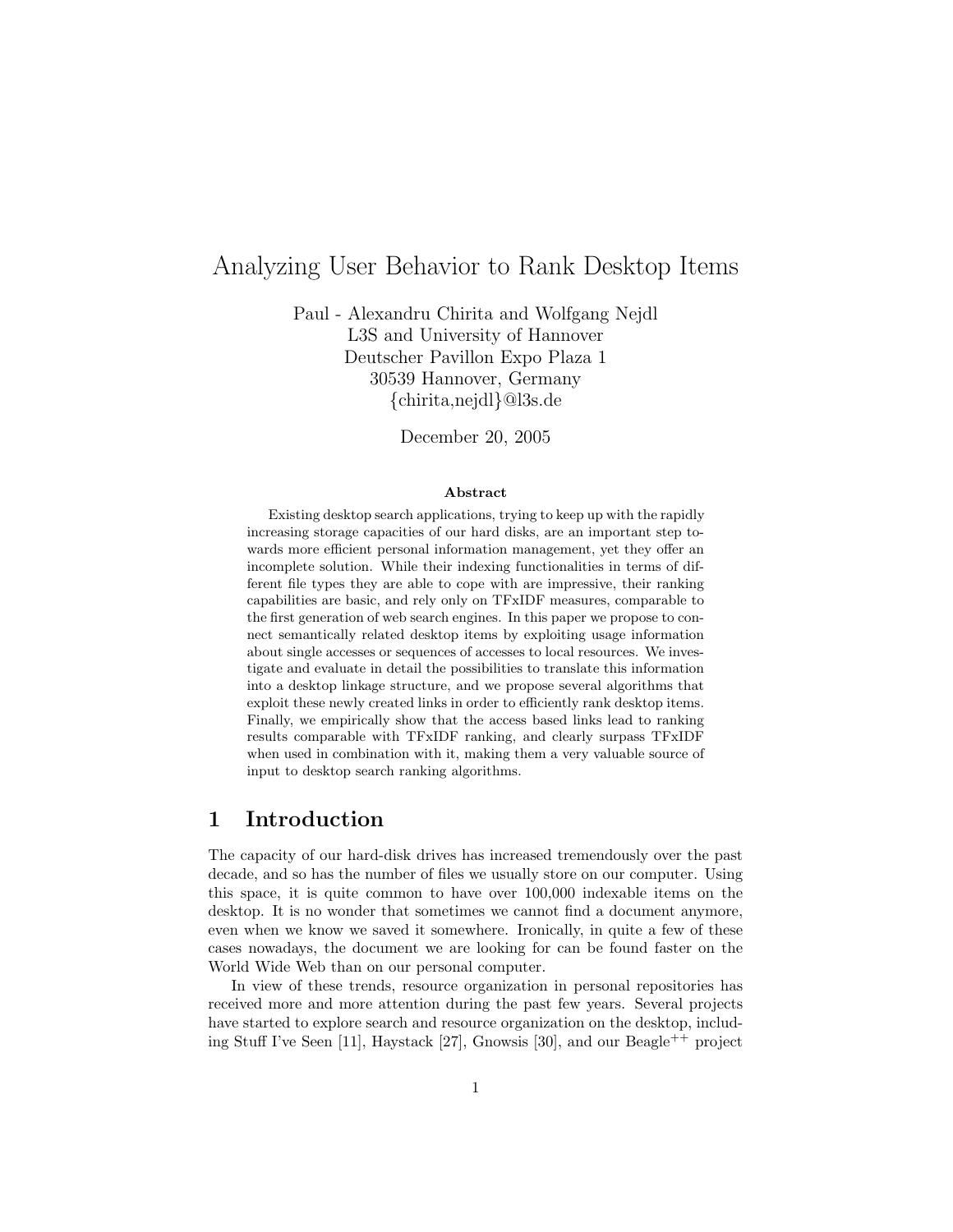[10]. Moreover, at a recent panel at WWW 2005, one of the panelists identified desktop search as one of the future search engine development directions, together with other "vertical" search areas, such as image or video search [26].

Web search has become more efficient than PC search due to the powerful link based ranking solutions like the PageRank algorithm [25] introduced by Google<sup>1</sup>. The recent arrival of desktop search applications, which index all data on a PC, promises to increase search efficiency on the desktop. However, even with these tools, searching through our (relatively small set of) personal documents is currently inferior to searching the (rather vast set of) documents on the web. Indeed, desktop search engines are now comparable to first generation web search engines, which provided full-text indexing, but only relied on textual information retrieval algorithms to rank their results.

The main problem with ranking on the desktop comes from the lack of links between documents, the foundation of current ranking algorithms (in addition to TFxIDF measures). The semantic links offer the missing ingredients: By gathering and explicitly representing semantic information and relationships from user activities and the contexts the user works in, we construct the necessary links between documents, as well as other information useful for ranking desktop search results.

While we explored in previous work how to generate metadata and link information from specific user activities such as email or web browsing [9], in this paper we focus on sequences of information accesses to desktop resources. We investigate and evaluate in detail the possibilities to translate this information into a desktop linkage structure, and we propose several algorithms that exploit these newly created links in order to efficiently rank desktop items. Finally, we empirically show that the access based links lead to ranking results comparable with TFxIDF ranking, and clearly surpass TFxIDF when used in combination with it, making them a very valuable source of input to desktop search ranking algorithms.

This paper is ogranized as follows: We start with a discussion of the related work in Section 2. Then, in Section 3.1 we investigate the usage patterns specific to the PC desktop environment. Section 3.2 presents the desktop ranking algorithms we propose, which we then experimentally evaluate in Section 4. Finally, we conclude and discuss further work in Section 5.

## 2 Previous Work

Though ranking plays an important role on the Web, we are not aware of approaches specifically aiming at ranking desktop search results. More, even though there exist quite a few systems organizing personal information sources and improving information access in these environments, few of the papers describing them concentrate on search algorithms. On the other hand, the difficulty of finding desktop information has generated a rapidly increasing interest of the industry in this area, thus resulting in several releases of various desktop

<sup>1</sup>http://www.google.com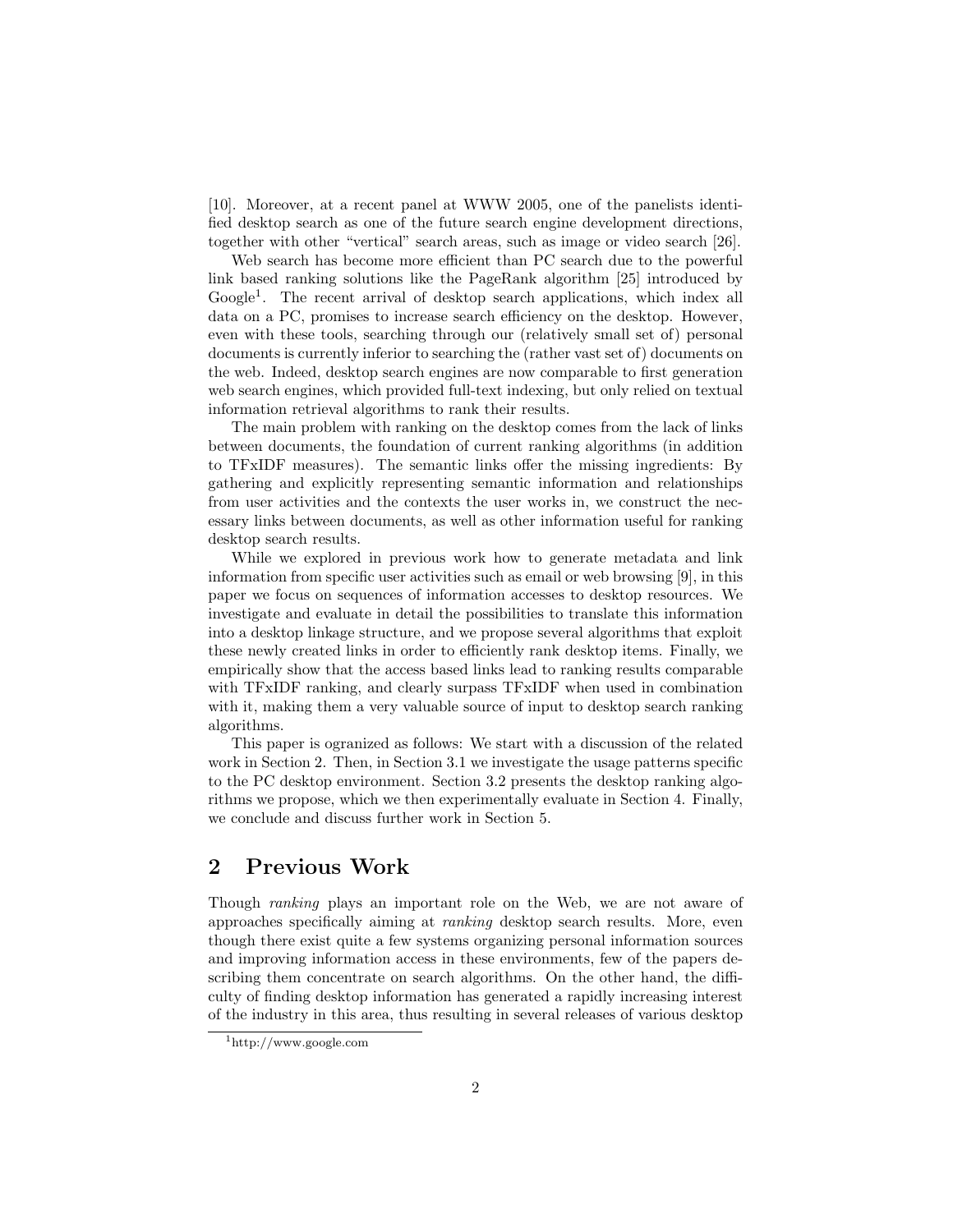search applications during the past months. We will thus start this section with a brief description of some of these commercial tools, and then we will present research projects having the broader goal of organizing desktop data.

The second part of this section will discuss work related to the algorithms we use to infer a desktop ranking scheme. More specifically, we first present several user studies performed at the desktop level in order to understand people's behavior in such an environment. Then, as we attempt to exploit this usage analysis information to infer semantic connections between desktop items, several algorithms from the area of Semantic Web research are also relevant to our work and we thus discuss them in the end of this section.

#### 2.1 Desktop Search Applications

Desktop search applications are not new to the industry. Only the high interest in this area is new. For example, applications such as Enfish Personal<sup>2</sup> have been available since 1998, usually under a commercial license. As the amount of searchable desktop data has reached very high values and will most probably also amplify in the future, the major search engines have given more focus to this area than the academia. Thus, several desktop search distributions have been released for free (e.g., Google Desktop Search<sup>3</sup>, MSN Desktop Search<sup>4</sup>, etc.). More, some providers have even integrated their desktop search tool into the operating system, such as Apple<sup>5</sup>. Finally, the open source community has also manifested its interest in this area, the most prominent approaches being Gnome Beagle<sup>6</sup> (now also integrated into SuSE) and KDE KAT<sup>7</sup>, developed within the Mandriva community. Many other commercial desktop search applications exist (e.g., Copernic, Yahoo! Desktop Search, X1, Scopeware Vision, PC Data Finder, etc.), but as our main focus in this paper is to devise a desktop ranking algorithm, rather than an entire application, we will not dive into the particularities of each of these tools.

Most of the above mentioned applications target a very exhaustive list of indexed file types, including any metadata associated to them. Also, they update their index on the fly, thus inherently tracking any kind of user activity. However, all of them seem to only employ a TFxIDF measure to rank search results, without completely exploiting the usage information they have available. Thus, they inherently miss the contextual information often resulting or inferrable from explicit user actions or additional background knowledge.

### 2.2 Desktop Organization Systems

At present, there is no ranking algorithm specifically designed for the search task performed within the PC desktop environment. However, several systems

<sup>2</sup>http://www.enfish.com/

<sup>3</sup>http://desktop.google.com/

<sup>4</sup>http://toolbar.msn.com/

 $5\mathrm{http://www.apple.com/macosx/features/spotlight/}$ 

<sup>6</sup>http://www.gnome.org/projects/beagle/

<sup>7</sup>http://kat.mandriva.com/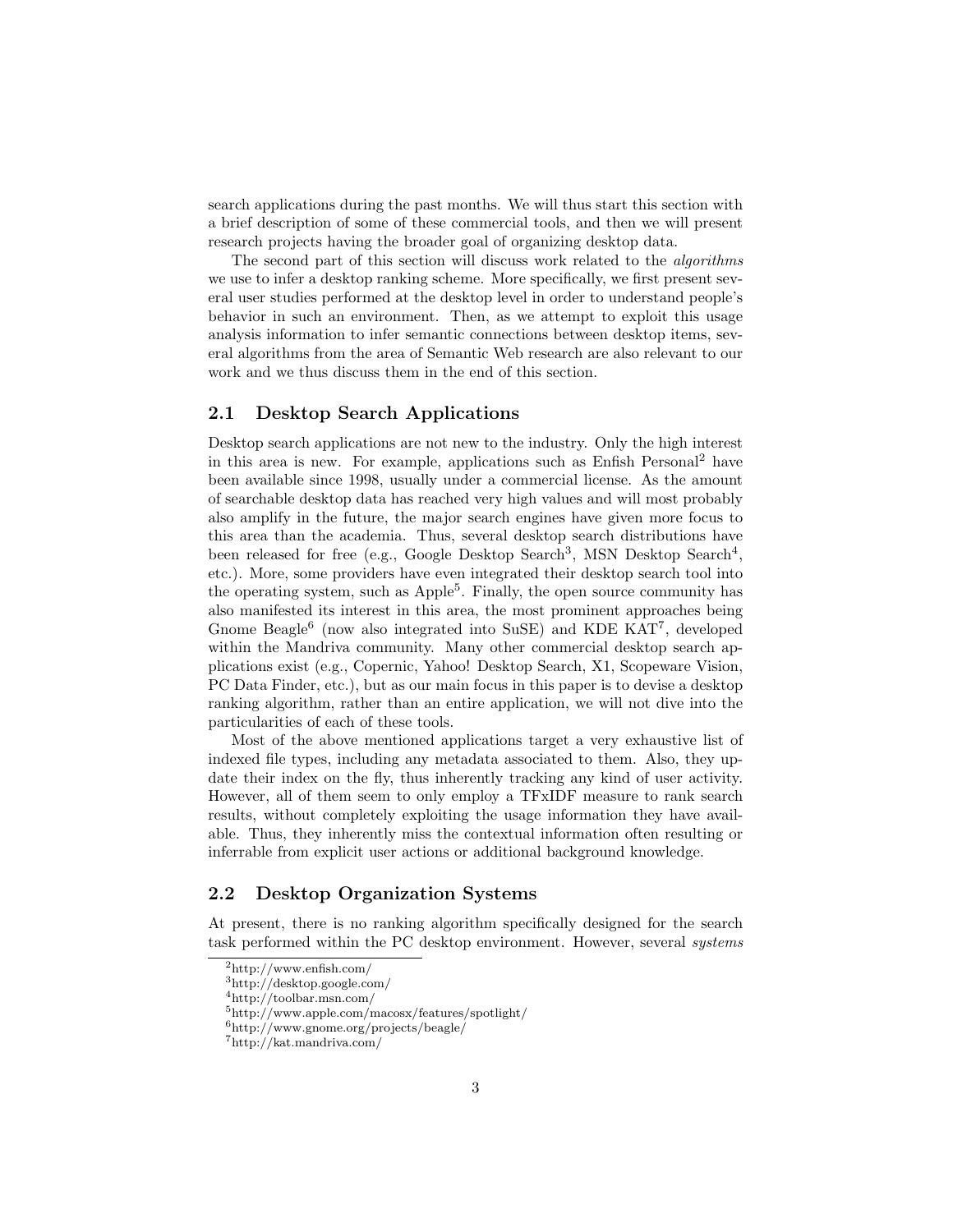have been constructed in order to facilitate re-finding of various stored resources. Stuff I've Seen [11] for example provides a unified index of the data that a person has seen on her computer, regardless of its type. Contextual cues such as time, author, thumbnails and previews can be used to search for and present information, but no desktop specific ranking scheme is investigated. Similarly, MyLifeBits [13] targets storing locally all digital media of each person, including documents, images, sounds and videos. They organize these data into collections and, like us, connect related resources with links. However, they do not investigate building desktop ranking algorithms that exploit these links, but rather use them to provide contextual information.

Haystack [1] emphasizes the relationship between a particular individual and her corpus. It is quite similar to our approach in the sense that it automatically creates connections between documents with similar content and it exploits usage analysis to extend the desktop search results set. Still, just like the previous articles, it does not investigate the possibilities to rank these results, once they have been obtained. Its follow-ups [18, 21] further explore the efficient organization of desktop resources. They use an RDF database to store metadata about the various personal items, as well as about any connections between different desktop data. Finally, Magnet [31] was designed as an additional component of Haystack with the goal to support na¨ıve user navigation through structured information via a domain-independent search framework and user interface.

Lifestreams [12] is an older desktop organization system based a time-ordered stream of documents meant to replace conventional files and directories. All its aspects, including query results, consist of substreams of the main desktop usage stream, thus being rather different from the systems nowadays.

Hull and Hart [17] modified conventional PC peripherics (e.g., printers) to automatically store every processed document, thus providing search through any previously accessed document. They also use only traditional ranking techniques, such as ordering by date or TFxIDF. Though it does not describe the architecture of a system, the work of Ringel et al. [29] is also quite relevant for desktop search applications: They suggested using timeline visualizations augmented with public and personal landmark events in order to display query results over an index of personal content.

Finally, in prior work [9, 10] we described our Beagle<sup> $++8$ </sup> personal information system, a semantically enriched extension of the Beagle open sources desktop search engine. There, we proposed various heuristics to generate ample activity based metadata associated to each desktop item. In addition, we generated links between resources in a similar manner to Haystack (e.g., between a file and an email, if the former resource was stored from the attachment of the latter), and we applied a schema based PageRank [4] to compute reputation scores. In this paper we take a different approach: First, we no longer focus on the system, but on an algorithm designed for a specific task (i.e., desktop ranking); second, we explore new sources of linkage information between desktop items, such as global file access patterns.

<sup>8</sup>http://beagle.l3s.de/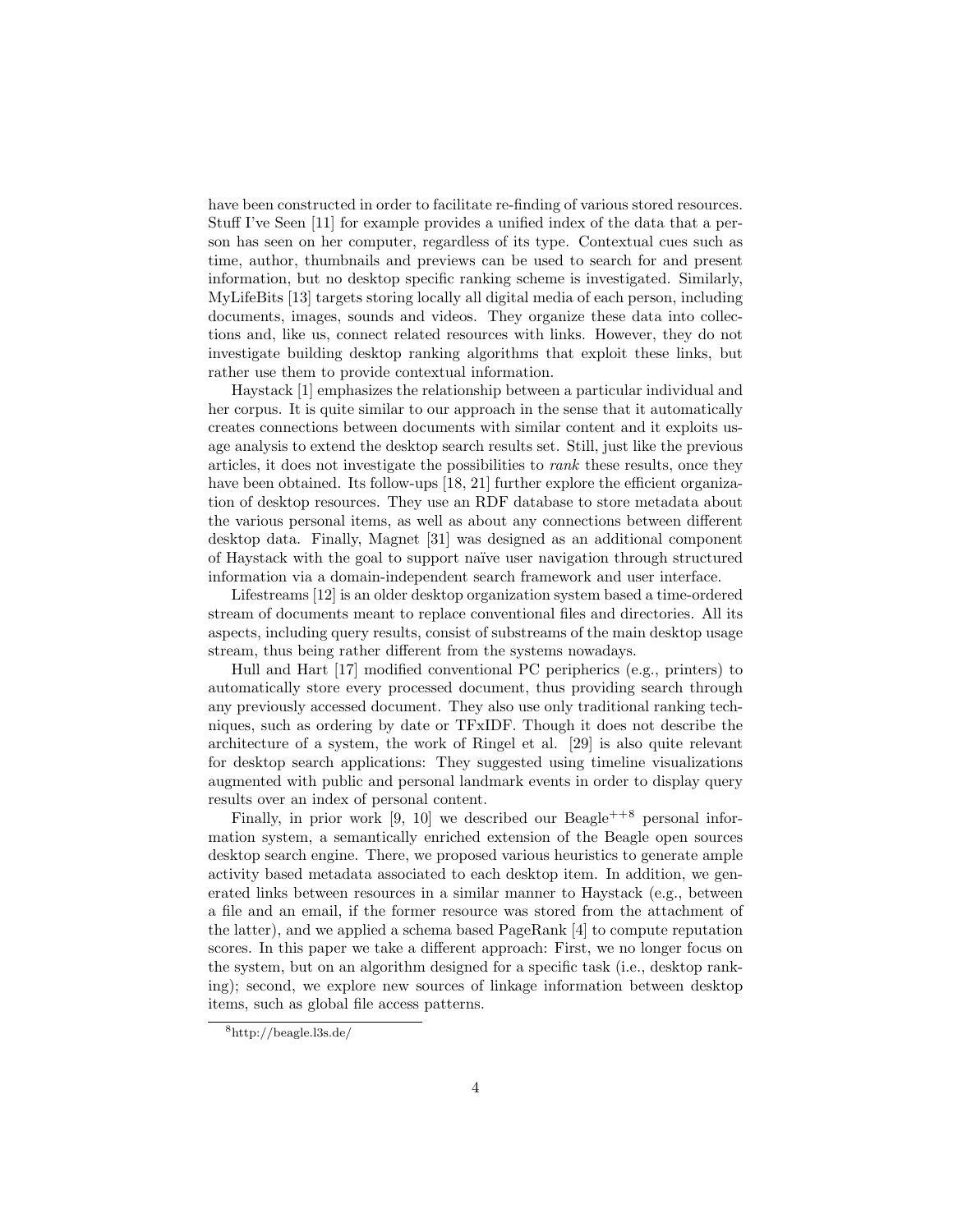#### 2.3 Desktop Usage Analysis

Desktop usage behavior has been thoroughly analyzed, not only to extend the results set for desktop search queries, but also to improve user interfaces, lab communication or work performance. Malone [24] used interviews to analyze the way professional and clerical office workers organize information in their desks and offices. He identified two broad types of persons, filers, who organize their data into directories and categories, and pilers, who simply store all files in as few directories as possible. His work is orthogonal to ours, as we also analyze desktop user activity, but we focus on file access distribution, rather than storage behavior. Later, Barreau and Nardi [5] suggested that the way information is used on the PC desktop should also be the primary determinant of the way it will be organized, stored and retrieved in the personal workspace. Jones et al. [20] investigate the methods people use in their workplace to organize web information for re-use (e.g., send email to self or others, print out the web page, etc.) and Ringel [28] analyzed the way virtual desktops and multi-monitor systems are used. She pointed out that while many operating systems group all documents of the same type together on the taskbar, it may be beneficial if documents related to a particular task were grouped together instead.

Another quite different stream of research has been dedicated to endowing computing systems with the ability to sense and reason about human attention, thus improving the human-computer interaction process. Horvitz et al. [16] use perceptual sensors (e.g., microphones, camera, etc.) to train Bayesian models to reveal current or future attention under uncertainty from an ongoing stream of clues. Many other similar works exist, for example that of Horvitz and Apacible [15], who present methods for building attentional focus and workload models that can be used to infer a user's state of interruptability from multiple event sources and provide a well-characterized expected cost of interruption. As we currently only use straightforward heuristics to infer the connectivity between desktop resources, all these applications can be used to further clean the noisy links we might generate by exploiting each activity model.

#### 2.4 Relevant Search Algorithms

Aleman-Meza et al. [2] analyzed the importance of semantically capturing users' interests in order to develop a ranking technique for the large number of possible semantic associations between the entities of interest for a specific query. They define an ontology for describing the user interest and use this information to compute weights for the links among the semantic entities. The approach is orthogonal to ours, as we build links only by exploiting fast usage analysis information, instead of using various complex algorithms to connect at run-time the desktop entities relevant for every specific user query. Another similar technique for ranking semantic query results is to analyze the inferencing processes that led to each result [32]. In this approach, the relevance of the returned results is computed slightly faster than in the previous one, by exploiting the specificity of the relations residing within the knowledge base. The calculation of the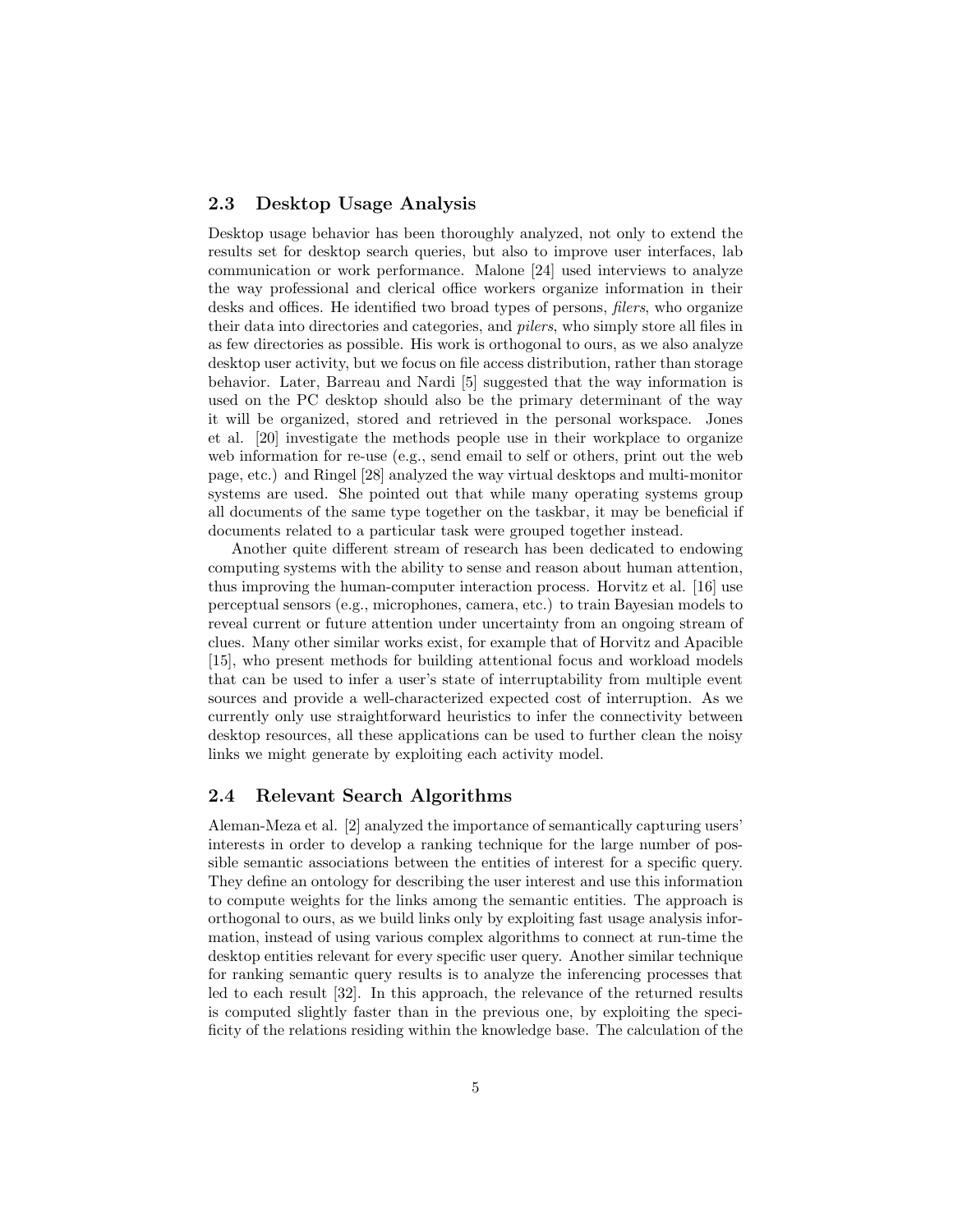

Figure 1: Two months distribution of manual accesses to desktop items.

relevance is however a problem-sensitive decision, and therefore task oriented strategies should be developed for this computation.

TAP [14] is a platform for publishing and consuming data from the Semantic Web. Its key idea is that for specific searches, a lot of information is only available in catalogs and backend databases, and not on the Web pages crawled by search engines. Thus, the results obtained via traditional information retrieval technologies can be augmented with semantic information (e.g., the photo of a person, etc.) obtained from the pre-compiled TAP knowledge base.

## 3 Ranking Desktop Resources

As the number of files on our desktops can easily exceed 100,000, we can no longer manage them manually just by defining "good" file and directory names and structures. More, the currently employed textual information retrieval measures such as TFxIDF are no longer sufficient to order the usually several hundreds of results returned for our desktop search queries. We therefore need to investigate more advanced desktop organization paradigms and ranking algorithms. In this section, we address the latter issue. As there is almost no previous work on analyzing basic file access activity on the PC desktop, we start by investigating the possible distributions characterizing it. Based on this investigation, we propose several algorithms that exploit file access information in order to efficiently rank desktop search results.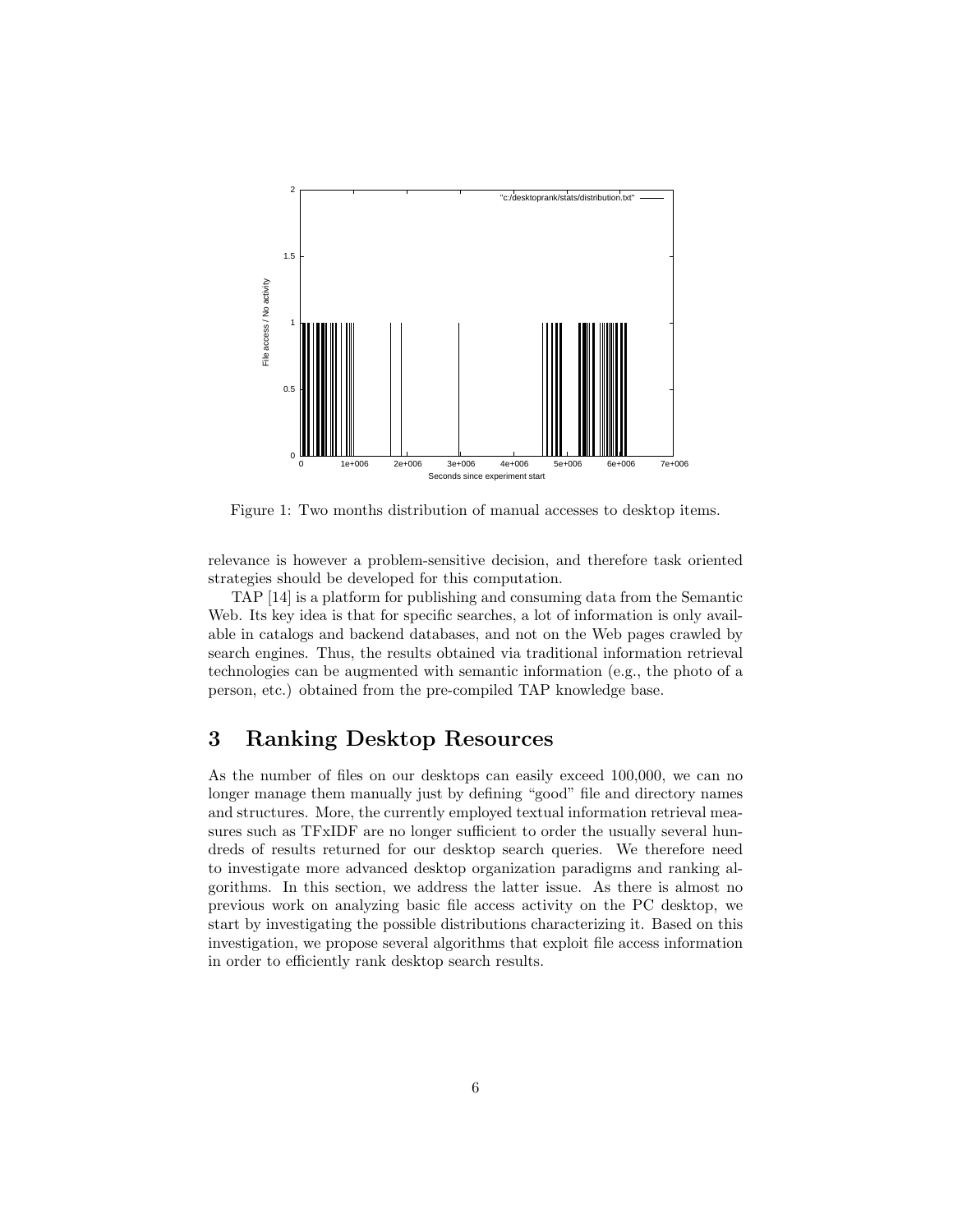

Figure 2: One day distribution of manual accesses to desktop items.

#### 3.1 Usage Patterns on the PC Desktop

Our ultimate goal is to infer links from desktop resources that have been accessed in a sequence. Yet this is not a straightforward task. Several persons might have quite different usage behavior strategies, thus making it very difficult to distinguish usage sessions from each other. More, this problem could even occur with the same person, at two different moments in time. We thus conducted a usage behavior study with seven computer science graduate and undergraduate students in order to analyze their file access patterns. All of them manifested rather similar usage patterns on the long term. We depict in Figure 1 one user activity captured over a period of two months. We notice that on such a long term the daily accesses are rather easy to distinguish: Each bar represents one file access. When several accesses occur at small intervals, their associated bars are merged into a thicker one. Also, longer breaks have been generated during week-ends, and the three very large pauses represent vacation periods. But what happens with the activity performed during a single day? A general example is presented in Figure 2. There are two access intensive working sessions in the morning, and *only one* session in the afternoon. In general, we distinguished two broad types of desktop activity: working (e.g., reading an article, writing a program, etc.), which usually results in a relatively small file access frequency, and browsing (e.g., reading emails, surfing the web, etc.), when much more resources are opened in a short amount of time, in many cases only for reading. Therefore, we investigated three approaches to identify usage sessions:

- 1. Session is over after one hour of break. This is rather na¨ıve, considering our findings above, but it is the fastest to compute.
- 2. Session is over after a break four times longer than the average break time of the user.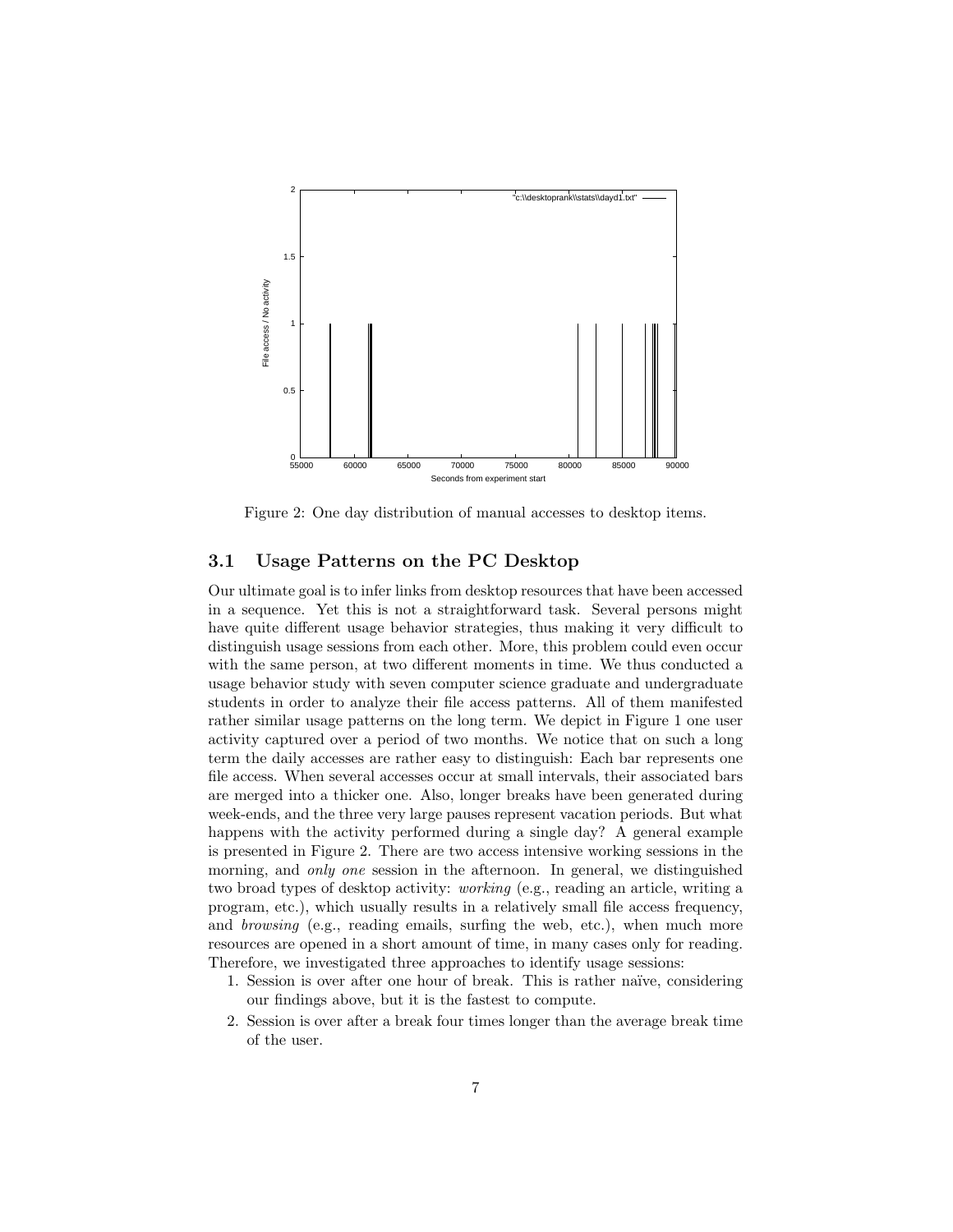3. Session is over after a break eight times longer than the average break time of the user.

The second heuristic yielded the best results, while also being quite similar to the third one (more details can be found in the experiments Section 4. We thus used it to identify usage sessions for the other ranking algorithms we proposed.

Having identified the file access patterns, we then investigated the distributions of file access frequency and total file access time, as they represent a good indicator of how the final ranking distributions will look like. The former distribution has also been investigated by Dumais et al. [11], obtaining similar results. However, they only looked at the resources that have been accessed at least once, whereas we considered all desktop items in our analysis. This helped us obtain an additional interesting result, namely that only about 2% of the desktop indexable items are actually manually accessed by the user. This is most probably because of various program documentations (especially when in HTML format), locally stored mailing list archives, etc. We think this finding further supports the idea of exploiting usage information in ranking desktop search results, as current textual measures (i.e., TFxIDF) many times output high scores for such automatically deployed documents that have never been touched by the user. We depict a sample visit frequency distribution in Figure 3. For all our testers, this distribution followed a power law (i.e.,  $f(x) = c \cdot 1/x^{\gamma}$ ) with very low values for the  $\gamma$  exponent, ranging from  $-0.26$  to  $-0.38$ . Similarly, we depict the distribution of total time spent accessing each file (i.e., reading, writing, etc.) in Figure 4. This time, the distribution can be tailored by a power law with an exponential cut-off, as in the following formula:

$$
f(x) = c \cdot \frac{1}{x^{\gamma}} \cdot e^{\frac{-x}{z_c}}
$$
 (1)

The additional inverse exponential term is only used to ensure a faster decreasing value of  $f$ ,  $z_c$  being a parameter. Again, we obtained very low values for  $\gamma$ , residing around 0.18.

It has been shown previously that the distribution of words over various collections of documents, including the World Wide Web, also follows a power-law [23]. Though this is less relevant for the ranking algorithms per se, we think that moving this word distribution analysis down to the PC desktop level provides a good insight into how the desktop search algorithms should be designed. Not surprisingly, this also yielded a scale free distribution (see Figure 5).

#### 3.2 Desktop Ranking Algorithm

Exploiting Usage Analysis to Generate Ranks. Existing personal information systems create links between desktop resources only when a very specific desktop usage activity is encountered (e.g., the attachment of an email is saved as a file, or a web page is stored locally, etc.). We argue that in fact in almost all cases when two items are touched in a sequence several times, there will also be a relation between them, irrespective of the underlying user activity (e.g., surfing the web, etc.). Thus, we propose to add a link between such two items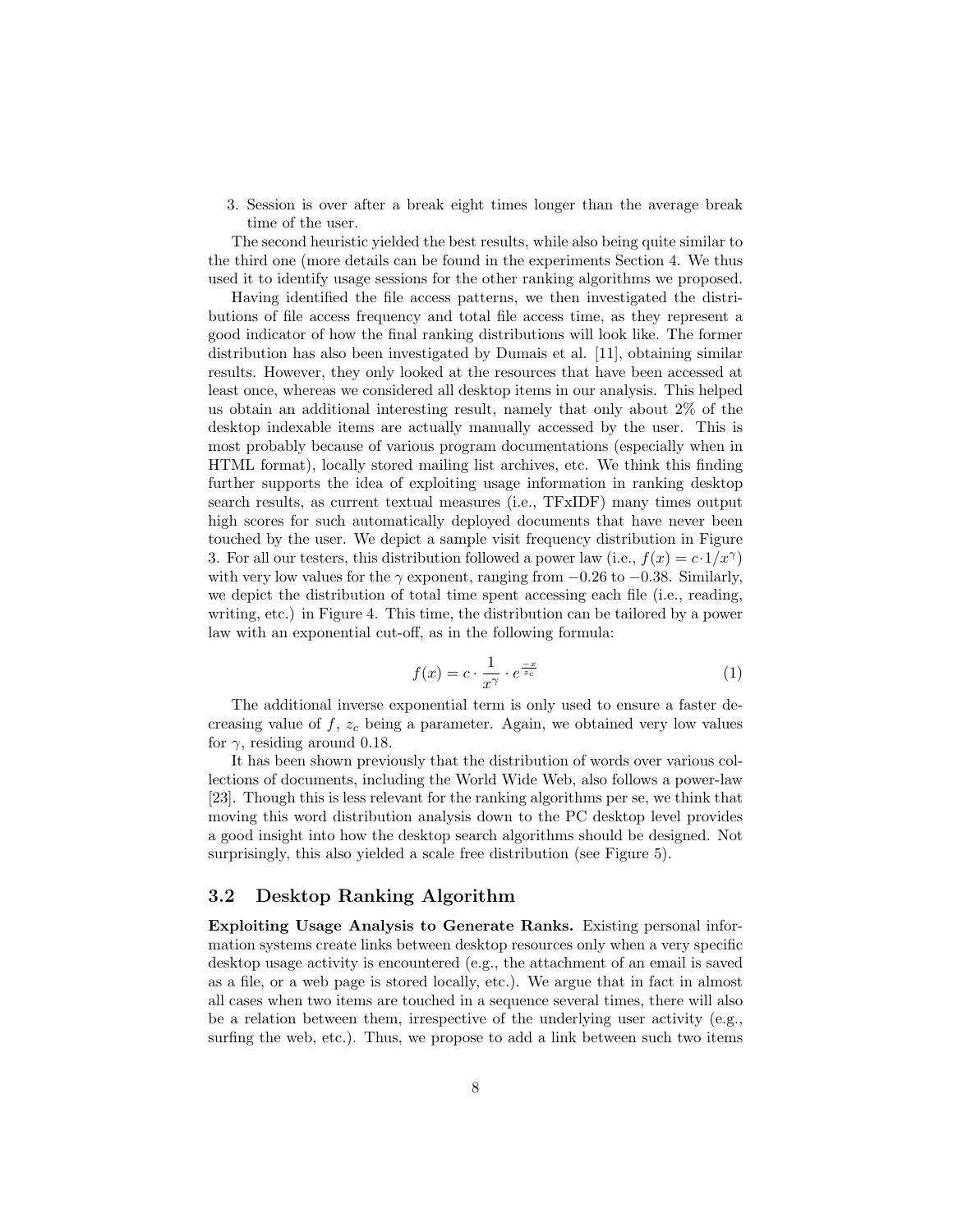

Figure 3: Frequency distribution of number of manual accesses to desktop items.

a and b whenever item b is touched after a for the  $T<sup>th</sup>$  time, with T being a threshold set by the user. Higher values for  $T$  mean an increased accuracy of the ranking algorithm, at the cost of having a score associated to less resources<sup>9</sup>.

After a short period of time a reputation metric can be computed over the graph resulted from this usage analysis process. There exist several applicable metrics. The most common one is PageRank [25]. On the one hand, it has the advantage of propagating the inferred semantic similarities (connections), i.e., if there is a link between resources  $a$  and  $b$ , as well as an additional link between resources b and c, then with a relatively high probability we should also have a connection between  $a$  and  $c$ . On the other hand, PageRank also implies a minimal additional computational overhead, which is not necessary for a simpler, yet more naïve metric, *in-link count*. According to this latter approach, the files accessed more often get a higher ranking. In-link counting has already been proved to be relatively effective even in the context of the web [7]. However, our experiments from Section 4 will show that although it does indeed yield a clear improvement over simple TFxIDF, in-link (or frequency) count is also visibly less effective than PageRank.

Another aspect that needs to be analyzed is the type of links residing on the PC desktop. In our approach we use directed links for each sequence  $a \rightarrow b$ , because if file b is relevant for file  $a$ , it does not necessarily mean that the reversed is true as well. Imagine for example that  $b$  is a report we are regularly appending, whereas a is the article we are writing. Clearly b is more relevant for  $a$ , than  $a$ is for b. However, since one might also argue that these "semantic" links are in

<sup>&</sup>lt;sup>9</sup>Theoretically, there is only a very low probability to have any two items  $a$  and  $b$  touched in a sequence even once. However, since context switching occurs quite often nowadays, we also investigated higher values than 1 for T.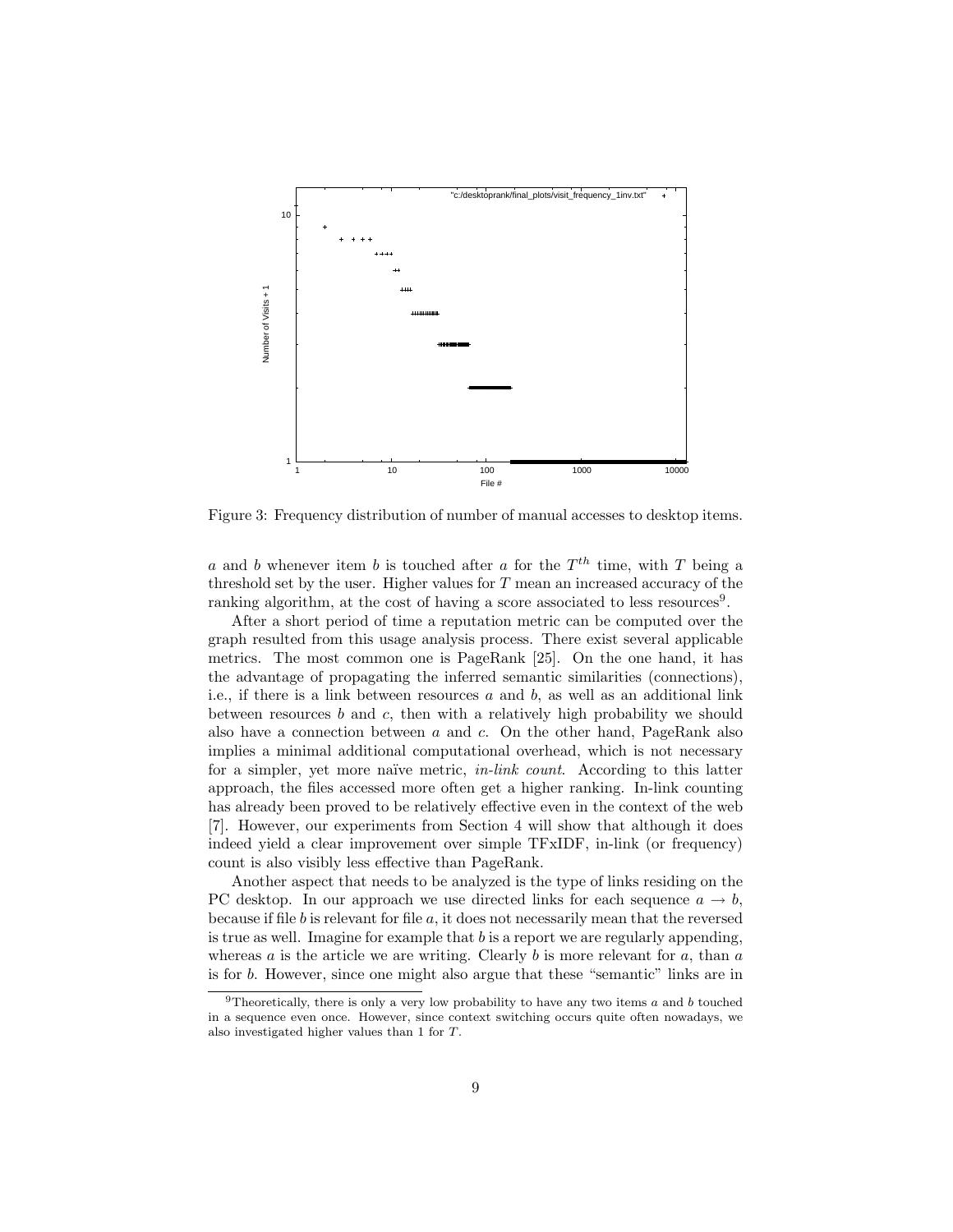

Figure 4: Distribution of time spent while manually accessing desktop items.

fact valid in both directions (possibly with different levels of importance), we intend to investigate this approach in future work<sup>10</sup>. We summarize the details of our proposed technique in Algorithm 3.1.

#### Algorithm 3.1. Ranking Desktop Items.

#### Pre-processing:

- 1: Let A be an empty link structure
- 2: Repeat for ever
- 3: If (File *a* is accessed at time  $t_a$ ) AND  $(t_a - t_b < MaxSessionLen),$ where  $t_b$  is the access time of the subsequently touched item 4: Then Add the link  $a \rightarrow b$  to A

#### Ranking:

1: Let  $A'$  be an additional, empty link structure **2:** For each resource  $i$ 3: For each resource  $j$  linked to  $i$ 4: If  $(\#Links(i \rightarrow j) > T)$ 5: **Then** Add one link  $i \rightarrow j$  to  $A'$ 6: Run PageRank using  $A'$  as underlying link structure

 $10$ Using bi-directional links instead of uni-directional also brings the additional advantage of an easier computation of the stationary distribution of the Markov chain associated to the desktop linkage graph.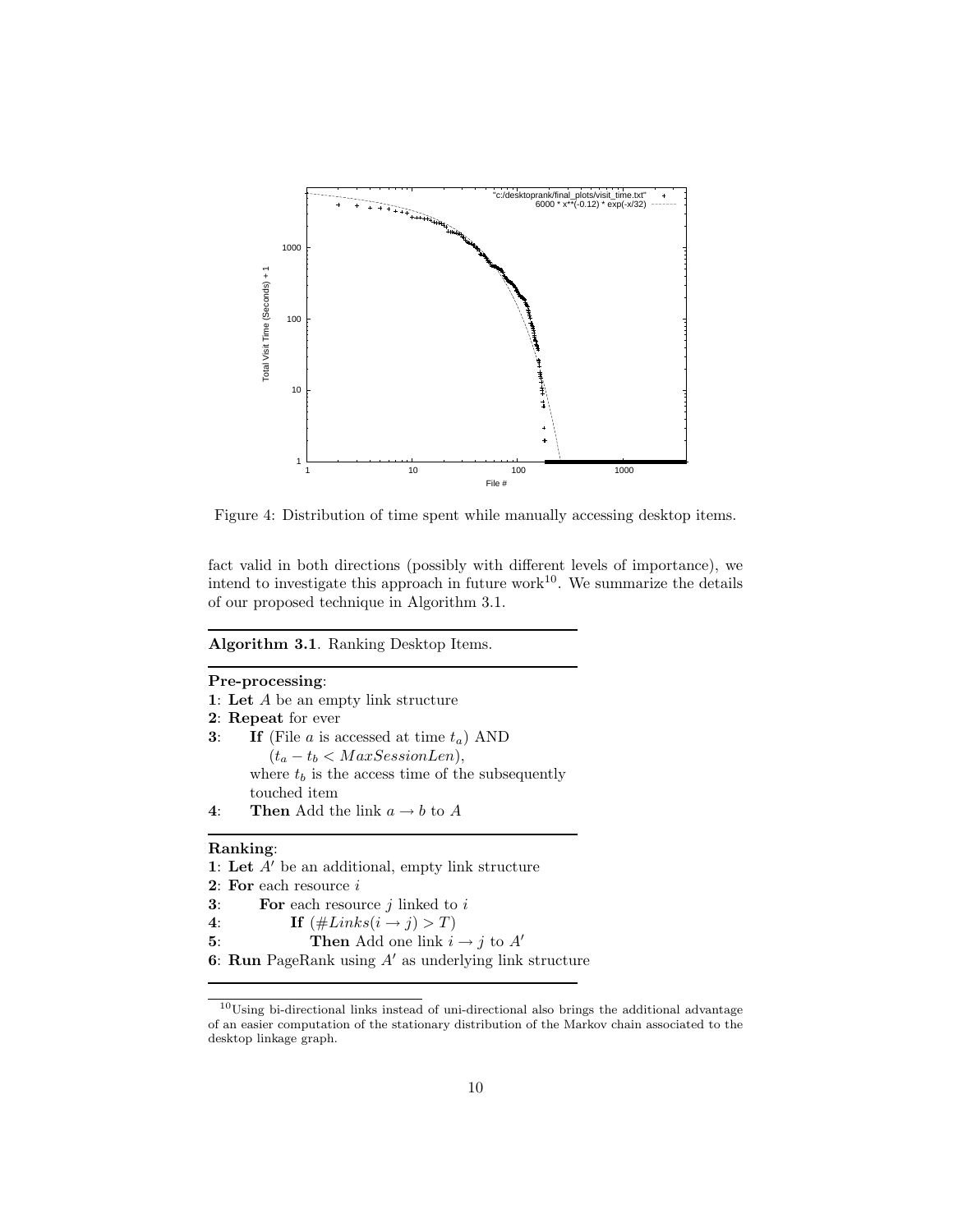

Figure 5: Frequency of words appearances within a desktop-based index.

As it was not clear how many times two resources should be accessed in a sequence in order to infer a "semantic" connection between them, we studied several values for the T threshold, namely one, two and three. Additionally, we also explored the possibilities to directly use the original matrix A with Page-Rank, thus implicitly giving more weight to links that occurred more frequently (recall that in A each link is repeated as many times as it occurred during regular desktop activity). Finally, in order to address a broad scope of possible ranking algorithms, we also experimented with trivial reputation measures, namely (1) frequency of accesses and (2) total access time.

Other Heuristics to Generate Desktop Links. There exists a plethora of other cues for inferring desktop links, most of them being currently unexplored by previous work. For example the files stored within the same directory have to some extent something in common, especially for filers, i.e., the users that organize their personal data into carefully selected hierarchies. Similarly, files having the same file name (ignoring the path) are in many times semantically related. In this case however, each name should not consist exclusively of stop words. More, for this second additional heuristic we had to utilize an extended stopword list, which also includes several very common file name words, such as "index", or "readme". In total, we appended 48 such words to the original list. Finally, we note that both these above mentioned approaches favor lower sets: If all files within such a set (e.g., all files residing in the same directory) are linked to each other, then the stationary probability of the Markov chain associated to this desktop linkage graph is higher for the files residing in a smaller set. This is in fact correct, since for example a directory storing 10 items has most probably been created manually, thus containing files that are to some extent related, whereas a directory storing 1,000 items has in most of the situations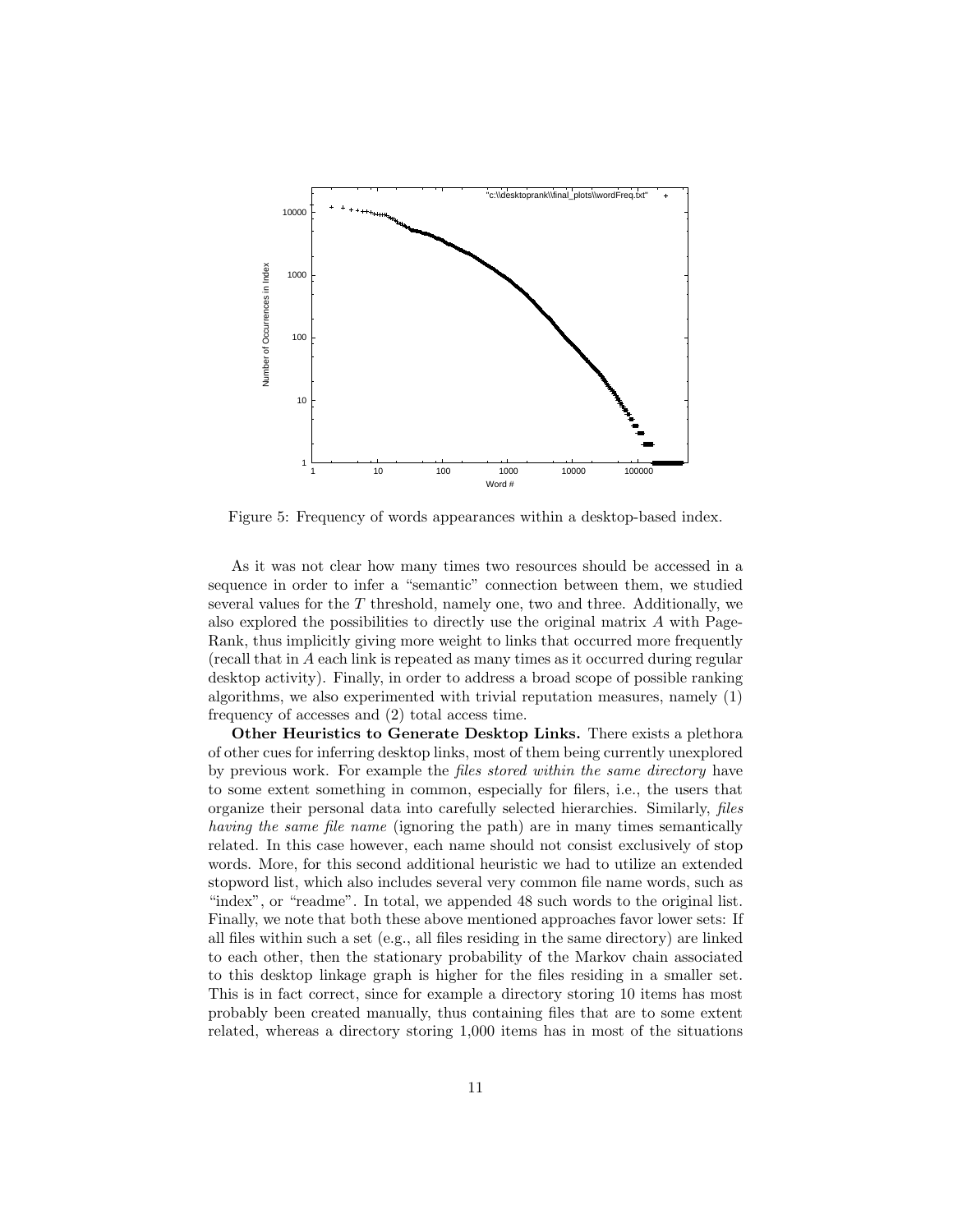been generated automatically. Also, since these sub-graphs of the main desktop graph are cliques, several computational optimizations are possible (as well as necessary); however, in order to keep our algorithms clear we will not discuss them here.

A third source of linkage information is file type. There is clearly a connection between the resources sharing the same type, even though it is a very small one. Unfortunately, each such category will nowadays be filled with up to several thousands of items (e.g., JPG images), thus making this heuristic difficult to integrate into the ranking scheme. A more reliable approach is to use text similarity to generate links between very similar desktop resources, e.g., as returned using the algorithm from [8]. Likewise, if the same entity appears in several desktop resources (e.g., Hannover appears both as the name of a folder with pictures and as the subject of an email), then we argue that some kind of a semantic connection exists between the two resources. Finally, we note that users should be allowed to manually create links as well, possibly having a much higher weight associated to these special links.

Practical Issues. Several special cases might arise when applying usage analysis for desktop search. We discuss here two of them. First, the textual log file capturing usage history should persist over system updates in order to preserve the rich linkage information. In our experiments, we collected only about 80 KB of log data over two months (however, this value might be a bit higher, as we only indexed several user defined paths, accounting on average for about one third of all indexable data). Second and most important, what if the user looks for a file she stored five years ago, when she had no desktop search application installed? We propose several solutions to this:

- 1. The naïve approach is to simply enable ranking based exclusively on TF<sub>x</sub>-IDF. However, much better results can be obtained by incorporating contextual information within the ranking scheme.
- 2. We therefore propose a more complex query term weighting scheme, such as BM25 [19]. Teevan et al. [33] have recently proposed an application of this metric to personalize web search based on desktop content. In our approach, their method must be adapted to personalize desktop search based on a specific activity context, represented for example by the files with a specific path or date range.
- 3. If the user remembers the approximate moment in time when she accessed the sought item, then this date represents an useful additional context based vertical ranking measure. For example, if the user remembers having used the target file around year 1998, the additional importance measure is represented by the normalized positive time difference between 01.07.1998 (mid-1998) and the date of each output result.
- 4. If no contextual information is available, we propose to infer it through a relevance feedback process, in which the user first searches the desktop using TFxIDF exclusively, and then selects one or several (relatively) relevant results, which are then used to extract a context (e.g., date range) or to propose expansions to the user query.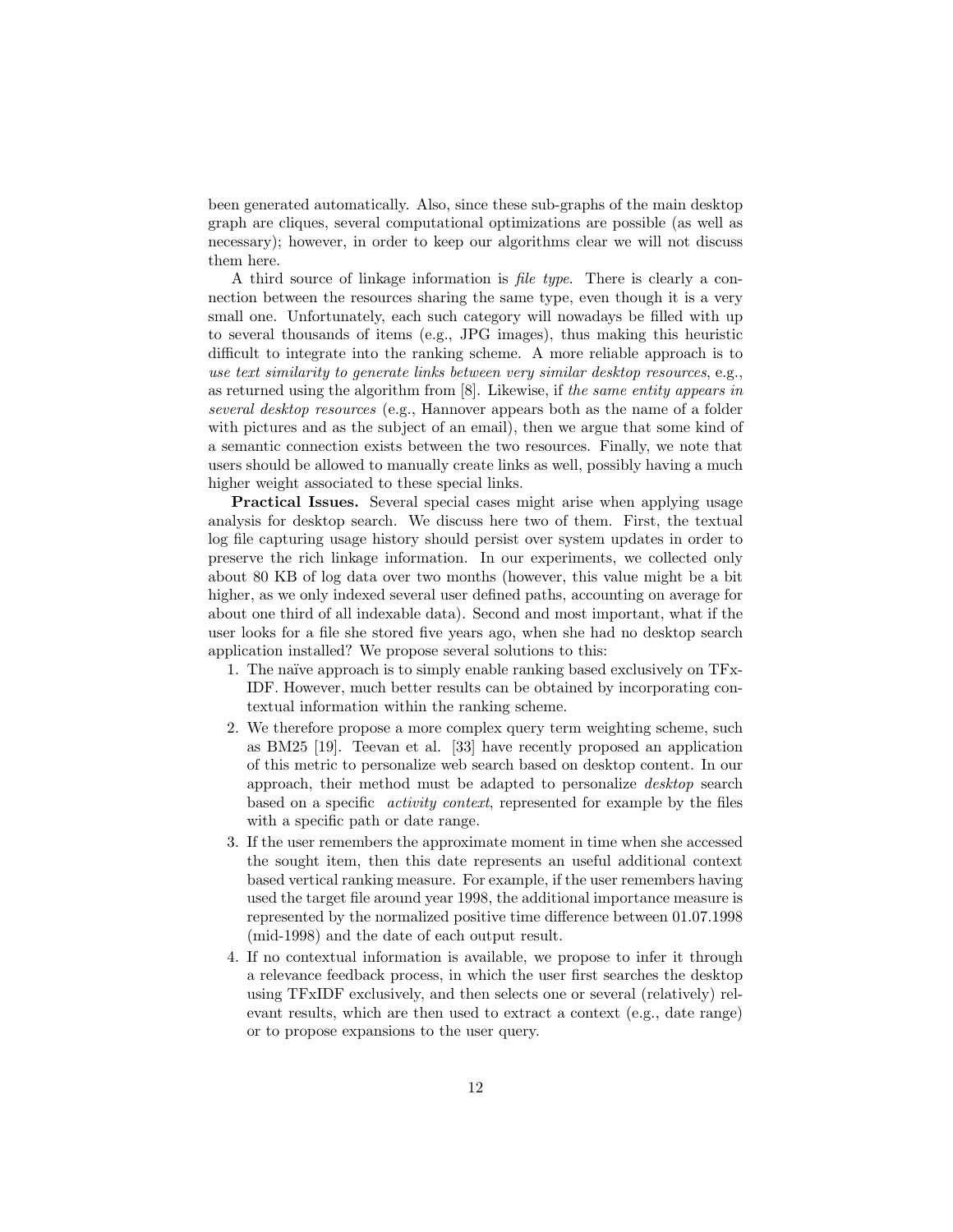### 4 Experimental Results

We evaluated the utility of our algorithms within three different environments: our laboratory (with researchers in different computer science areas and education), DFKI, a partner laboratory with slightly different computer science interests, and the architecture department of our university. The last location was especially chosen to give us an insight from persons with very different activities and requirements. In total, 11 persons installed our tool and worked normally on their desktops for two months. Then, during the following three weeks, they performed several desktop searches related to their regular activities<sup>11</sup>, and graded each top 10 result with a score from one to five, one defining a very poor result with respect to their desktop data and expectations, and five a very good one. This is in fact a weighted precision at the top 10 results [3]. For every query, we shuffled the top ten URIs output by each of our algorithms, such that the users were neither aware of their actual place in the rank list, nor of the algorithm(s) that produced them. In the following, we will first present an analysis of this experiment focused on the ranking algorithms, and then another one, focused on the quality of the search output they produced.

Ranking analysis. In the first phase of our experiments, we wanted to learn how our algorithms perform, to tune the parameters discussed in the previous section, and to investigate whether the non-usage analysis heuristics we proposed do indeed make a difference in the overall rankings. We thus defined and analyzed the following 17 algorithms:

- T1: Algorithm 3.1 with  $T = 1$ .
- T1Dir: Algorithm 3.1 with  $T = 1$ , as well as additional links created as complete subgraphs with the files residing in every desktop directory (i.e., all the files in a directory point to each other).
- T1DirFnames: "T1Dir" with further additional links created as complete subgraphs with the resources having the same file name (i.e., all items with the same file name point to each other, provided that the file name does not consist exclusively of stopwords).
- T1Fnames: "T1" enriched with the links between resources with identical file names as in the previous algorithm<sup>12</sup>. This was necessary to inspect the specific contribution of directories and file names respectively to the overall ranking scheme.
- T1x3Dir: Same as "T1Dir", but with the links inferred from usage analysis being three times more important than those inferred from the directory structure.
- T1x3DirFnames: Same as above, but also including the links provided by identical file names.

 $11$ The only requirement we made here was to perform at least five queries, but almost every subject provided more. In all cases, we collected the average rating per algorithm for each person.

 $12$  For emails, this correspdonded to having the same subject, eventually with "Re:" or "Fwd:" inserted in the beginning.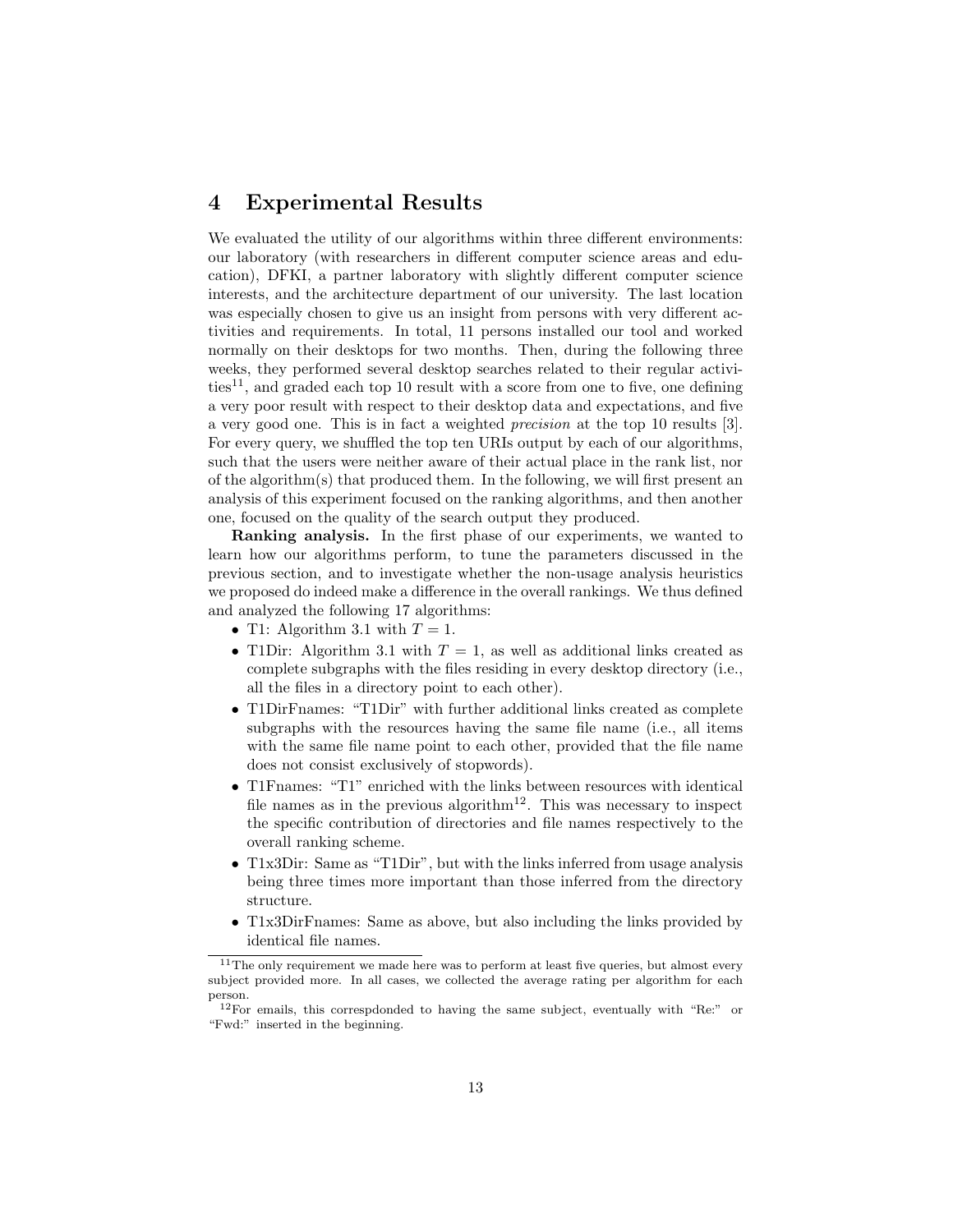- T1x3Fnames: Same as "T1x3Dir", but using the file name heuristic instead of the directory one.
- T2: Algorithm 3.1 with  $T = 2$
- T3: Algorithm 3.1 with  $T = 3$
- Freq: Ranking by access frequency
- 1HourGap: Ranking by total amount of time spent on accessing each resource, with sessions delimited by one hour of inactivity. This technique together with two subsequent ones were used to identify the best approach to demarcate usage sessions.
- 4xAvgGap: Ranking by total access time, with sessions delimited by a period of inactivity longer than four times the average time spent using a resource. This metric had the highest precision in determining user activity sessions.
- 8xAvgGap: Same as above, but with sessions bounded by a period of inactivity longer than eight times the average item access duration.
- Weighted: Algorithm 3.1 directly using the matrix  $A$ , instead of  $A'$ , i.e., with each link weighted by the number of times it occurred.
- WeightedDir: Algorithm "Weighted" enriched with links between the files stored within the same directory.
- WeightedDirFnames: The previous algorithm with a link structure extended with connections between files with identical names.
- WeightedFnames: Same as above, but without the links generated by exploiting the desktop directory structure.

Since in-link count is almost identical to file access count (frequency), we only experimented with the latter measure. The only difference between these two measures is that in-link count will result in lower page scores when a threshold higher than one is used to filter-out the links (see also Algorithm 3.1).

We analyzed two aspects at this stage: First, it was important to inspect the final distribution of rankings, as this indicates how desktop search output looks like when using these algorithms. In all cases the resource rankings exhibits a distribution very well shaped by a power law (see Figure 6 for an example plot of the output rankings, using the "T1" algorithm). When the directory and the file name heuristics were added, the overall distribution still followed a power law, with a strong exponential cut-off towards the end, for the files that benefited less from the link enhancement techniques. We plot this final distribution in Figure  $7^{13}$ .

The second aspect to analyze was whether there is a difference between these heuristics. For this purpose we used the following version of Kendall's  $\tau$  measure of similarity between two ranking vectors, resulting in a similarity score falling in [-1,1] (for more details, see Kendall [22] or Boldi et al. [6]):

**Definition 1** Let  $\mathbf{r}, \mathbf{s} \in R$  be two rankings. Given a pair of distinct indices  $1 \leq i, j \leq n$  (where  $n = |\mathbf{r}| = |\mathbf{s}|$ ), we say that the pair is:

<sup>&</sup>lt;sup>13</sup>Note that in this case the scores are more uniformly distributed over all resources.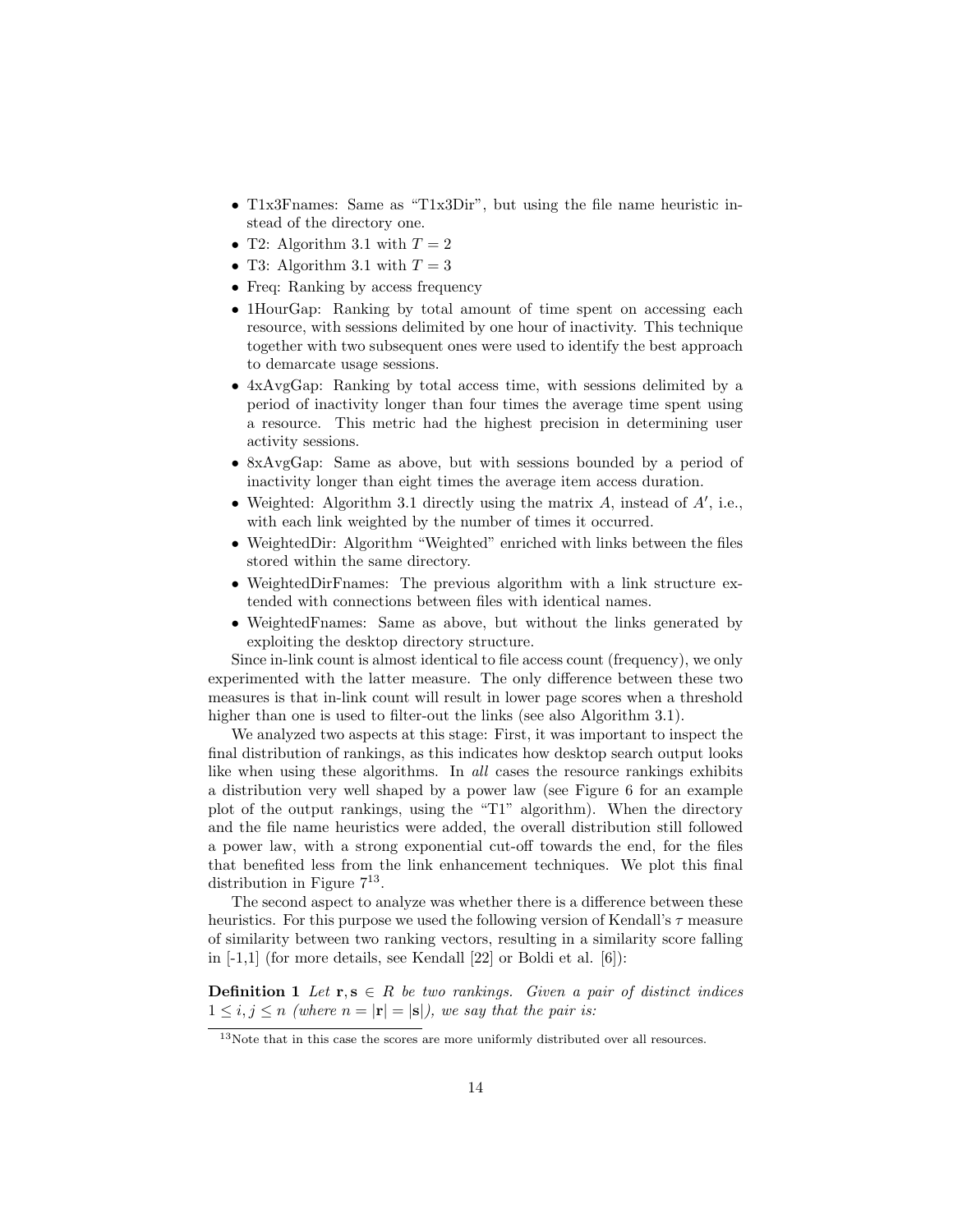

Figure 6: Distribution of scores for the "T1" algorithm.

- Concordant, iff  $r_i r_j$  and  $s_i s_j$  are both nonzero and have the same sign;
- Discordant, iff  $r_i r_j$  and  $s_i s_j$  are both nonzero and have opposite signs;
- An r-tie, iff  $r_i r_j = 0$ ;
- An s-tie, iff  $s_i s_j = 0$ ;
- A joint tie, iff  $r_i r_j = s_i s_j = 0$ ;

 $\tau$ 

Let  $C, D, T_r, T_s$  and J be the number of concordant pairs, discordant pairs, r-ties, s-ties and joint ties, respectively; let also  $N = \frac{n \cdot (n-1)}{2}$  $rac{1}{2}$ . Of course  $C +$  $D + T_r + T_s - J = N$ . Kendalls  $\tau$  of the two rankings can now be defined as:

$$
r = \frac{C - D}{\sqrt{(N - T_r) \cdot (N - T_s)}}
$$
\n(2)

Three of our testers (one from each location) were specifically asked to extensively use our tool. When they reached 40 queries each, we applied the Kendall measure on their complete output, as returned by each algorithm. The results are illustrated in Table 1. After analyzing them, we drew the following conclusions:

• The heuristics to add links between the resources residing within the same directory, or between the resources with identical file names did result in a rather different query output.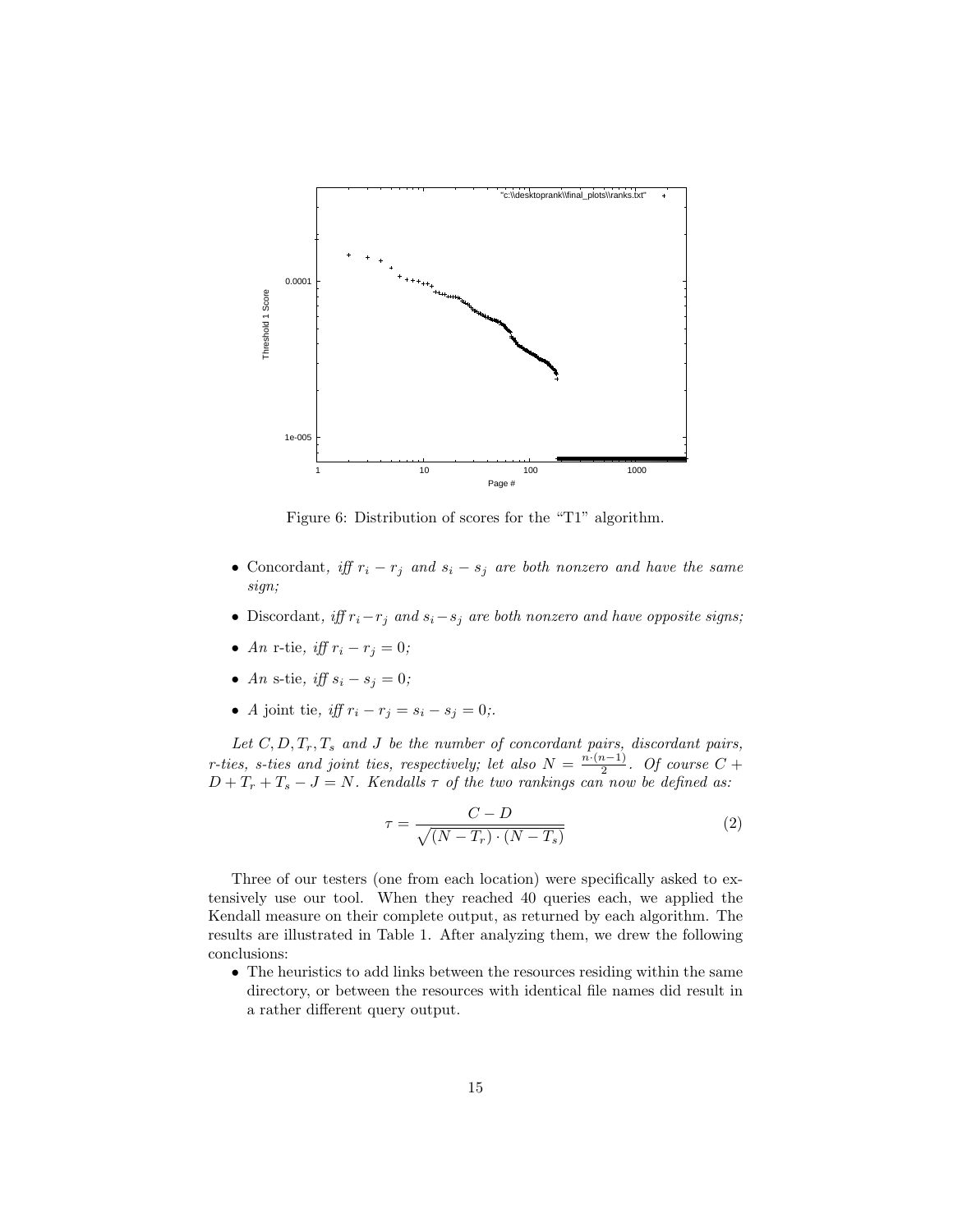

Figure 7: Distribution of scores for the "T1DirFnames" algorithm.

- The approaches "T1x3Dir", "T1x3DirFnames" and "T1x3Fnames", in which the usage analysis inferred links received three times more weight than the other heuristics (i.e., directory structure and identical file names), did not yield a significant difference in the results. We thus removed them from the search quality analysis (presented in the second half of this section).
- The output of "T2" and "T3" was very similar, indicating that a threshold higher than 2 is not necessary for Algorithm 3.1. Therefore, we did not consider "T3" in the quality analysis experiments.
- "HourSession", "4xAvgGap" and "8xAvgGap" performed relatively similar to "T1" and even more similar to each other. Only one of them was kept for the second phase of the evaluation, namely "4xAvgGap", which we selected after a manual inspection of the output for each of the three approaches.
- "Weighted" output was very close to "T1", but we still kept it for the quality analysis, as a representative of this approach.
- Finally, when "Weighted" was combined with directory or file name information, we obtained almost identical outcomes as when we used "T1" with these heuristics. We thus considered these approaches not to yield significant differences and removed them from the second stage experiments.

Search quality analysis. Once we investigated the influence of each algorithm upon the rankings, we were ready to look into the quality of its results as well. From the previous experiment, we kept a total of eight algorithms for precision evaluation: "T1", "T1Dir", "T1DirFnames", "T1Fnames", "T2", "Freq",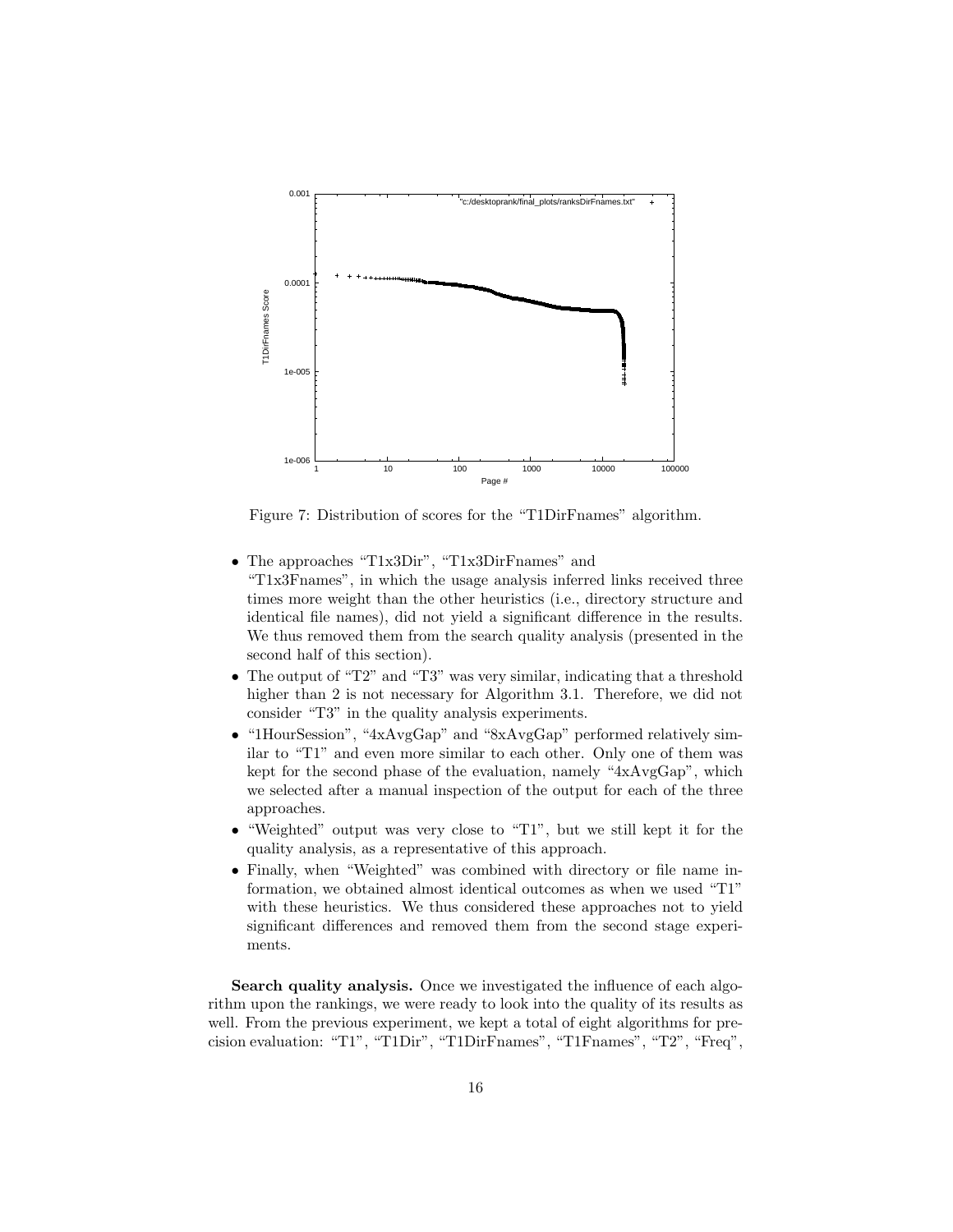"4xAvgGap" and "Weighted". Even though they do not incorporate any textual information (e.g., term frequency), we still started with ranking desktop search results only according to these measures, in order to see the impact of usage analysis on desktop ranking. The average results are summarized in Table 2 (recall that we evaluated the quality of our algorithms with 11 testers coming from three different environments). As we can see, all measures performed worse than TFxIDF (both general approaches included an implementation of Porter's stemmer to select the query hits), but only at a small difference. This indicates that users do issue a good amount of their desktop queries on aspects related to their relatively recent, or even current work. Also, as the "T2" algorithm does not improve over "T1", it is therefore sufficient to use Algorithm 3.1 with a threshold  $T = 1$  in order to effectively catch the important desktop documents. This is explainable, since a threshold  $T = 2$  would only downgrade files that were accessed only once, which have a relatively low score anyway compared to the other more frequently touched resources. Furthermore, in this setting the directory and file name heuristics lead to worse results, probably because they promoted items that covered the user queries only minimally (since term frequency was not considered here). Nevertheless, they perform much better when combined with TFxIDF.

Finally we investigated how our algorithms perform within a realistic desktop search scenario, i.e., combined with term frequency information. We used the following formula:

### $Score(file) = NormalizedScore(file)$  \*  $NormalizedVector Space Score (file, query)$

The vector space score is computed using the Vector Space Model and both scores are normalized to fall within  $[0,1]$  for a given query<sup>14</sup>. The resulted average grading are presented in Table 3. We notice that in this approach, all measures outperform TFxIDF in terms of weighted precision at the top 10 results, and most of them do that at a statistically significant difference (see column 3 of Table 3 for the statistical significance analysis with respect to each metric).

First, the usage analysis based PageRank ("T1") is clearly improving over regular TFxIDF ranking. As for the additional heuristics evaluated, connecting items with similar file name or residing in the same directory, they yielded a significant improvement only when both of them have been used. This is because when used by themselves, these heuristics tend to move the results bias away from the usage analysis information, which is the most important by far. When used together, they add links in a more uniform manner, thus including the information delivered by each additional heuristic, while also keeping the

<sup>14</sup>In order to avoid obtaining many null file scores when using access frequency or total access time (recall that many items have never been touched by the user), in these scenarios we also added a  $1/N$  score to all items before normalizing, with N being the total amount of desktop items.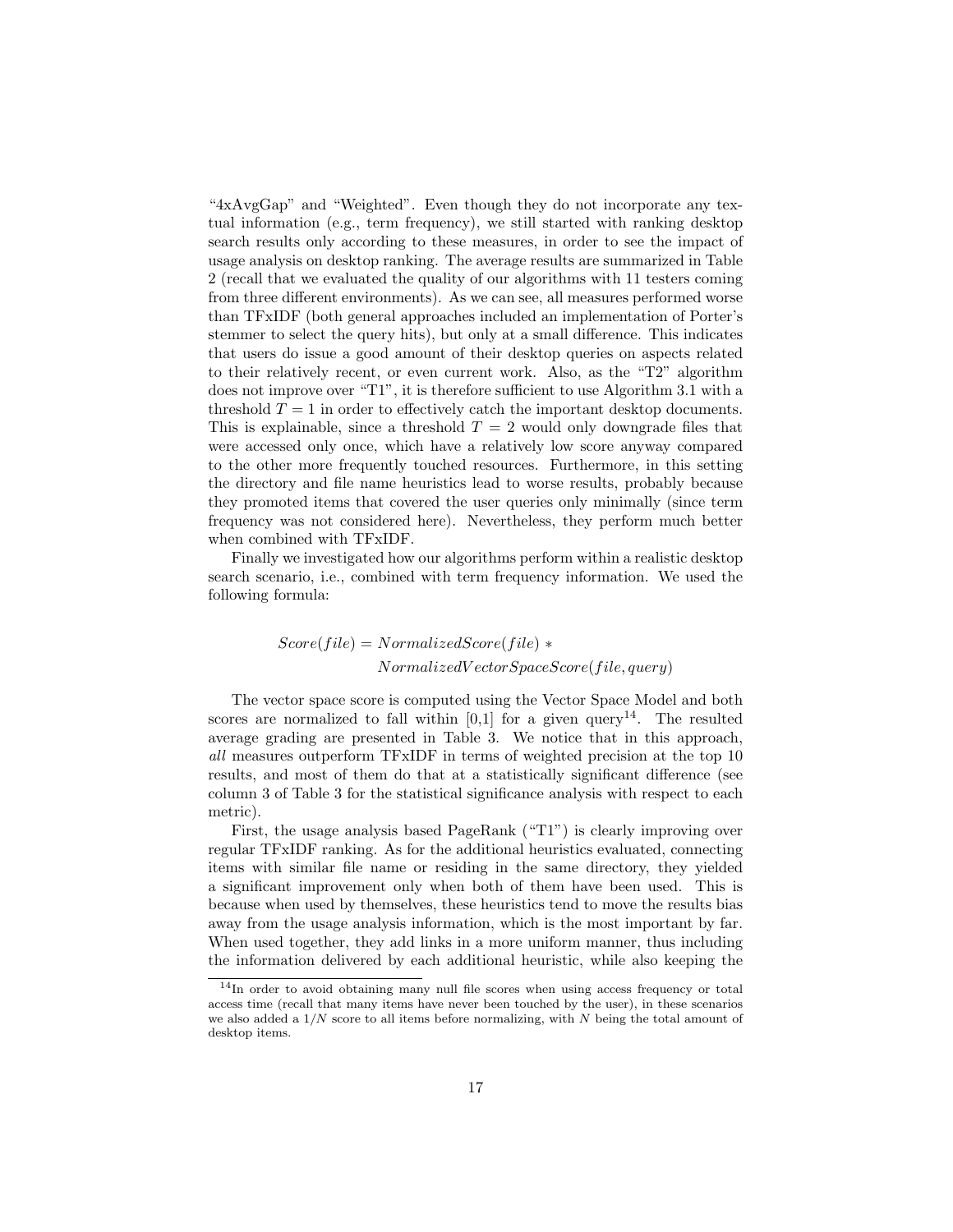main bias on usage analysis. Finally, the simpler usage analysis metrics we investigated (e.g., ranking by frequency or by total access time) did indeed improve over TFxIDF as well, but with a lower impact than the Algorithm 3.1 enriched with directory and file name information. We conclude that with TFxIDF in place, usage analysis significantly improves desktop search output rankings and it can be further enhanced by linking resources from the same directory and with identical file names.

The final results are also illustrated in Figure 8, in order to make the improvement provided by our algorithms also visible at a graphical level. The horizontal line residing at level 3.09 represents the performance of TFxIDF; the red bars depict the average grading of the algorithms combining TFxIDF with our approaches, and the blue ones depict the average grading obtained when using only our usage analysis algorithms to order desktop search output.



Figure 8: Average grading for the usage analysis algorithms.

### 5 Conclusions and Future Work

Currently there are quite several personal information systems managing PC desktop resources. However, all of them have focused on seeking solutions to find previously stored items in a faster way. In this paper we argued that in many cases these existing approaches already yield several hundreds of query results, which cannot be successfully ordered by using TFxIDF exclusively. We proposed introducing ranking for desktop items. We investigated in detail several approaches to achieve this goal, ranging from usage analysis to contextual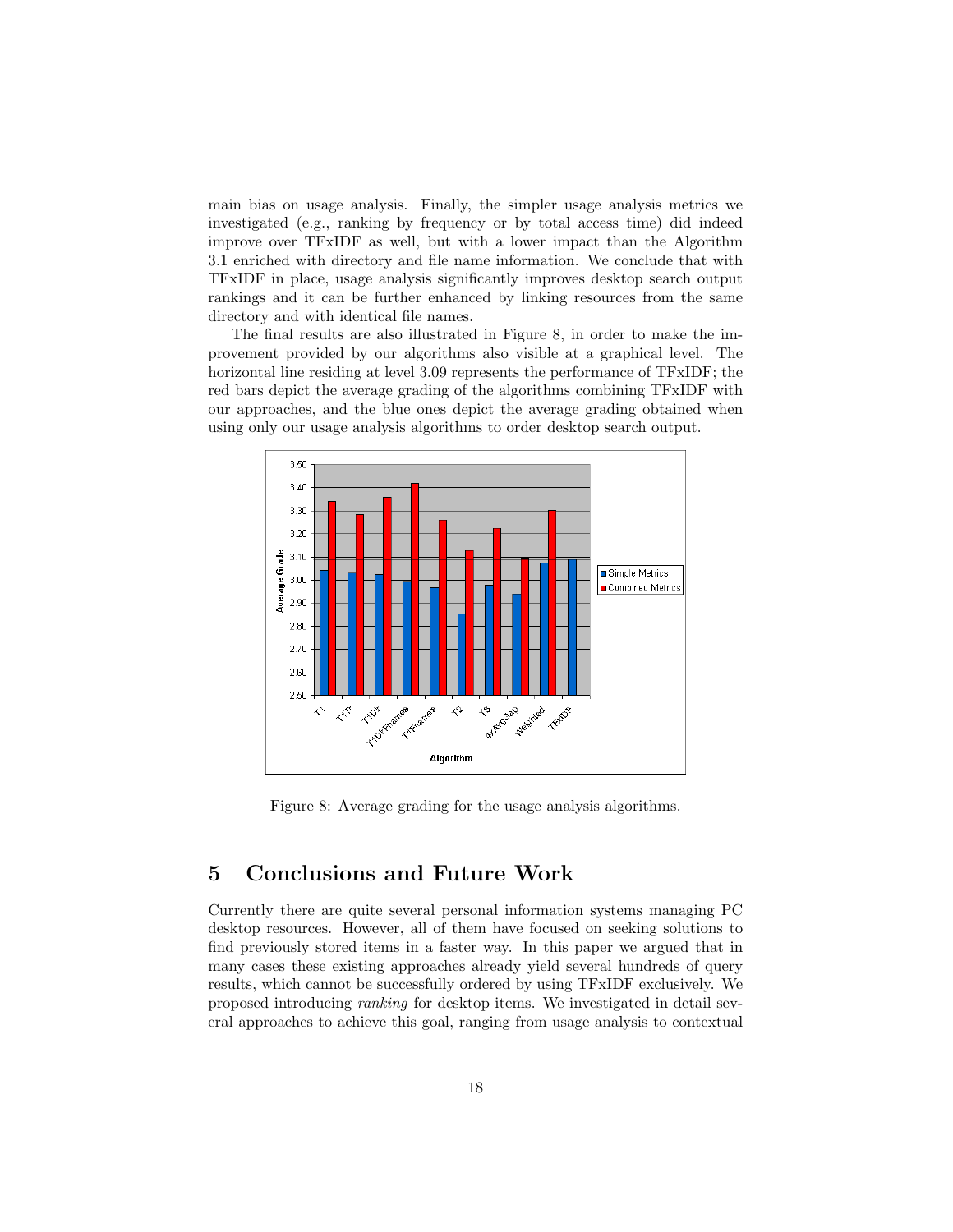information, and through extensive experiments we showed that they indeed significanly increase desktop search quality.

Even though in this work we focused on specifically improving desktop ranking algorithms, we will also continue our work on our  $Beagle^{++}$  personal information system. Some immediate improvements, which surprisingly are not a part of the commercial tools we are aware of, include (1) restricting desktop search to only a specific sub-tree of the desktop hierarchy, and (2) clustering near-duplicate resources<sup>15</sup>. At the algorithms level, we intend to investigate further desktop connectivity heuristics, especially within the area of content based link generation.

### 6 Acknowledgements

First and foremost we thank Leo Sauermann from DFKI for his valuable suggestions and for implementing the module that logs user desktop activity. We also thank our colleagues Jörg Diederich and Uwe Thaden for pre-reviewing our paper, as well as to all those who kindly agreed to participate in our experiments. Finally, we thank all colleagues involved in the Beagle<sup> $++$ </sup> project for the interesting discussions we had within this context.

## References

- [1] E. Adar, D. Kargar, and L. A. Stein. Haystack: per-user information environments. In Proc. of the 8th Intl. Conference on Information and Knowledge Management (CIKM), pages 413–422, 1999.
- [2] B. Aleman-Meza, C. Halaschek, I. B. Arpinar, and A. Sheth. Context-aware semantic association ranking. In Semantic Web and Databases Workshop, 2003.
- [3] R. A. Baeza-Yates and B. A. Ribeiro-Neto. Modern Information Retrieval. ACM Press, 1999.
- [4] A. Balmin, V. Hristidis, and Y. Papakonstantinou. Objectrank: Authoritybased keyword search in databases. In Proc. of the Conf. on Very Large Databases (VLDB), Toronto, Sept. 2004.
- [5] D. Barreau and B. Nardi. Finding and reminding: File organization from the desktop. ACM SIGCHI Bulletin, 27(3):39–43, July 1995.
- [6] P. Boldi, M. Santini, and S. Vigna. Do your worst to make the best:: Paradoxical effects in pagerank incremental computations. In Workshop on Algorithms and Models for the Web Graph, 2004.

<sup>&</sup>lt;sup>15</sup>In a survey we performed with computer science and architecture students, we found that over 65% of them keep on their PCs several versions of the reports/homeworks they write, while most of the others use versioning systems such as CVS and few simply prefer having only one copy of their work, especially after this was finished.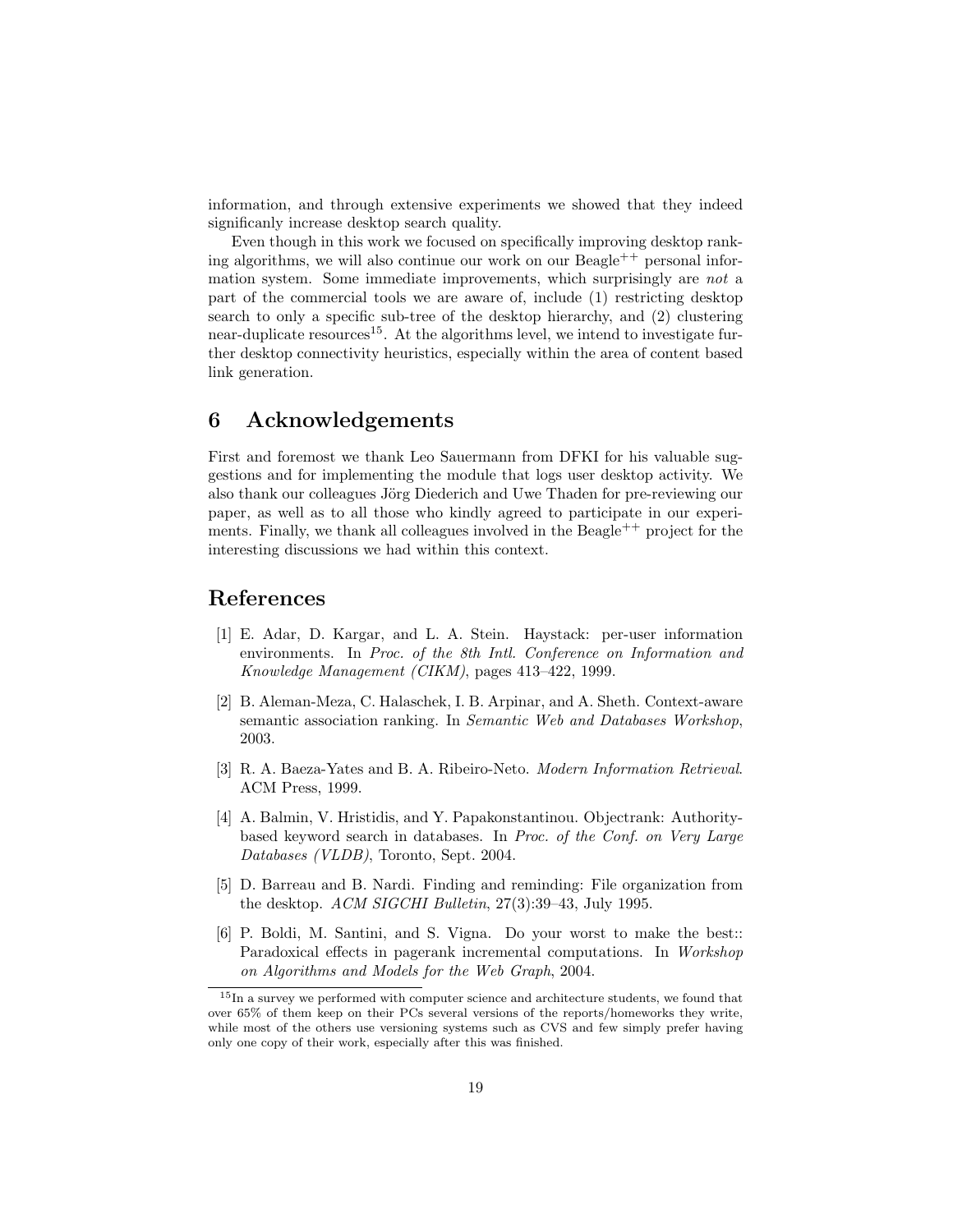- [7] A. Borodin, G. O. Roberts, J. S. Rosenthal, and P. Tsaparas. Finding authorities and hubs from link structures on the world wide web. In Proc. of the 10th Intl. Conf. on World Wide Web, pages 415–429, 2001.
- [8] A. Z. Broder, S. C. Glassman, M. S. Manasse, and G. Zweig. Syntactic clustering of the web. In Proc. of the 6th Intl. World Wide Web Conference, 1997.
- [9] P. A. Chirita, R. Gavriloaie, S. Ghita, W. Nejdl, and R. Paiu. Activity based metadata for semantic desktop search. In Proc. of the 2nd European Semantic Web Conference, Heraklion, Greece, May 2005.
- [10] P. A. Chirita, S. Ghita, W. Nejdl, and R. Paiu. Semantically enhanced searching and ranking on the desktop. In Proc. of the 1st Workshop on The Semantic Desktop held at the 4th Intl. Semantic Web Conference, 2005.
- [11] S. Dumais, E. Cutrell, J. Cadiz, G. Jancke, R. Sarin, and D. Robbins. Stuff i've seen: a system for personal information retrieval and re-use. In Proc. of the 26th Intl. ACM SIGIR Conf. on Research and Development in Informaion Retrieval, pages 72–79, 2003.
- [12] S. Fertig, E. Freeman, and D. Gelernter. Lifestreams: An alternative to the desktop metaphor. In Proc. of the ACM Conference on Human Factors in Computing Systems, pages  $410 - 411$ , 1996.
- [13] J. Gemmell, G. Bell, R. Lueder, S. Drucker, and C. Wong. Mylifebits: fulfilling the memex vision. In Proc. of the ACM Conference on Multimedia, 2002.
- [14] R. Guha, R. McCool, and E. Miller. Semantic search. In Proceedings of the 12th International World Wide Web Conference, pages 700–709, 2003.
- [15] E. Horvitz and J. Apacible. Learning and reasoning about interruption. In Proc. of the 5th Intl. Conf. on Multimodal Interfaces, pages 20–27, 2003.
- [16] E. Horvitz, C. Kadie, T. Paek, and D. Hovel. Models of attention in computing and communication: From principles to applications. Communications of the ACM, 46(3), 2003.
- [17] J. Hull and P. Hart. Toward zero-effort personal doc. management. IEEE Computer, 34(3):30–35, 2001.
- [18] D. Huynh, D. Karger, and D. Quan. Haystack: A platform for creating, organizing and visualizing information using rdf. In Proc. of the Sem. Web Workshop held at 11th World Wide Web Conf., 2002.
- [19] K. S. Jones, S. Walker, and S. Robertson. Probabilistic model of information retrieval: Development and status. Technical report, Cambridge University, 1998.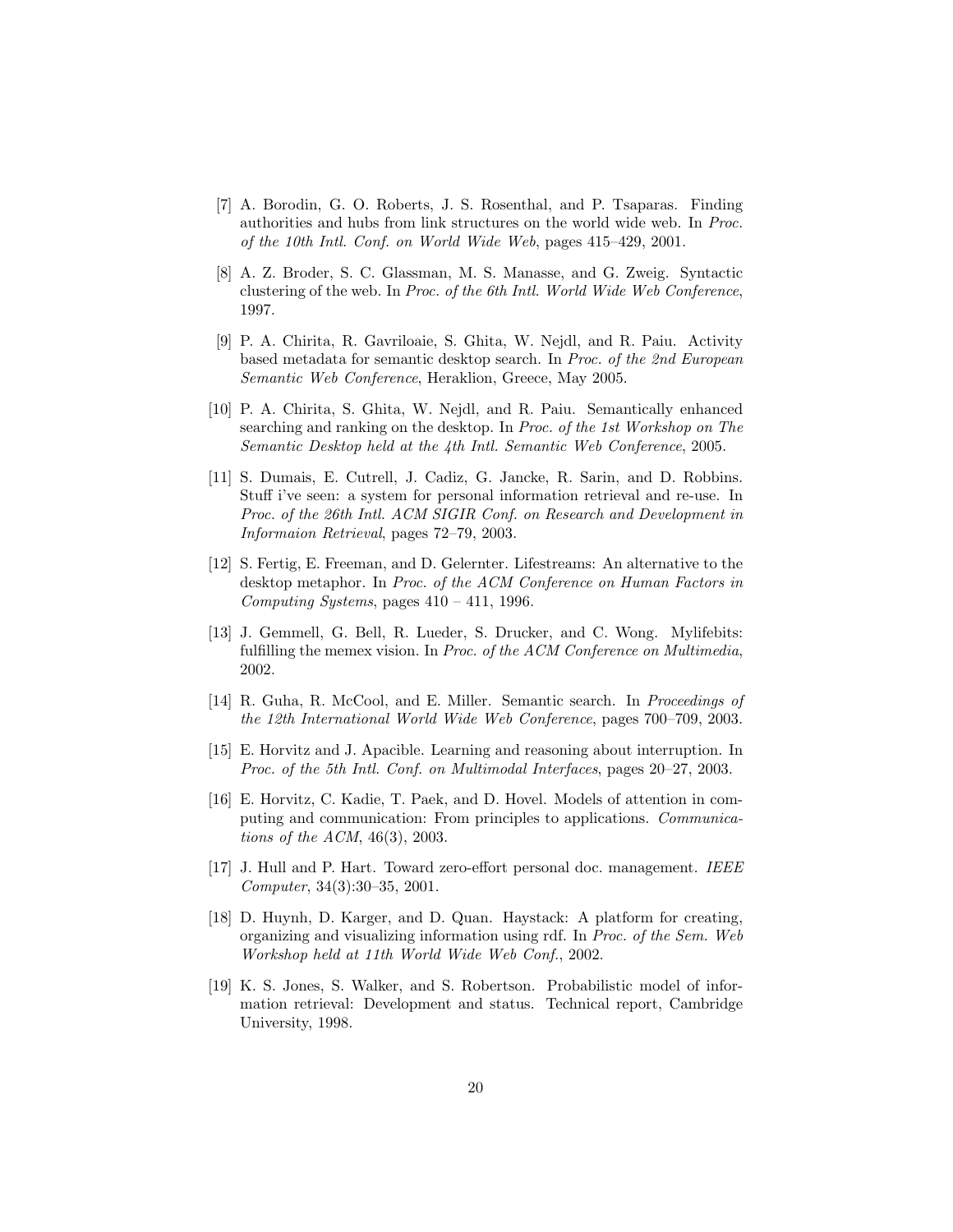- [20] W. Jones, S. Dumais, and H. Bruce. Once found, what then?: A study of keeping behaviors in the personal use of web information. In Proc. of ASIST, 2002.
- [21] D. R. Karger, K. Bakshi, D. Huynh, D. Quan, and V. Sinha. Haystack: A customizable general-purpose information management tool for end users of semistructured data. In Proc. of the 1st Intl. Conf. on Innovative Data Systems Research, 2003.
- [22] M. Kendall. Rank Correlation Methods. Hafner Publishing, 1955.
- [23] M. Levene, T. Fenner, G. Loizou, and R. Wheeldon. A stochastic model for the evolution of the web. Computer Networks, 39:277–287, 2002.
- [24] T. Malone. How do people organize their desks? implications for the design of office information systems. ACM Transactions on Office Information Systems, 1(1):99–112, 1983.
- [25] L. Page, S. Brin, R. Motwani, and T. Winograd. The pagerank citation ranking: Bringing order to the web. Technical report, Stanford University, 1998.
- [26] J. Pedersen. How search engines shape the web. In  $14th$  Intl. World Wide Web Conference, 2005.
- [27] D. Quan and D. Karger. How to make a semantic web browser. In Proc. of the 13th International World Wide Web Conf., 2004.
- [28] M. Ringel. When one isn't enough: an analysis of virtual desktop usage strategies and their implications for design. In CHI '03 extended abstracts on Human Factors in Computing Systems, pages 762–763, 2003.
- [29] M. Ringel, E. Cutrell, S. Dumais, and E. Horvitz. Milestones in time: The value of landmarks in retrieving information from personal stores. In INTERACT, Zurich, Sept. 2003.
- [30] L. Sauermann and S. Schwarz. Gnowsis adapter framework: Treating structured data sources as virtual rdf graphs. In Proceedings of the 4th International Semantic Web Conference, 2005.
- [31] V. Sinha and D. R. Karger. Magnet: supporting navigation in semistructured data environments. In Proc. of the 2005 ACM SIGMOD Intl. Conference on Management of Data, pages 97–106, 2005.
- [32] N. Stojanovic, R. Studer, and L. Stojanovic. An approach for the ranking of query results in the semantic web. In Proc. of the 2nd International Semantic Web Conference, 2003.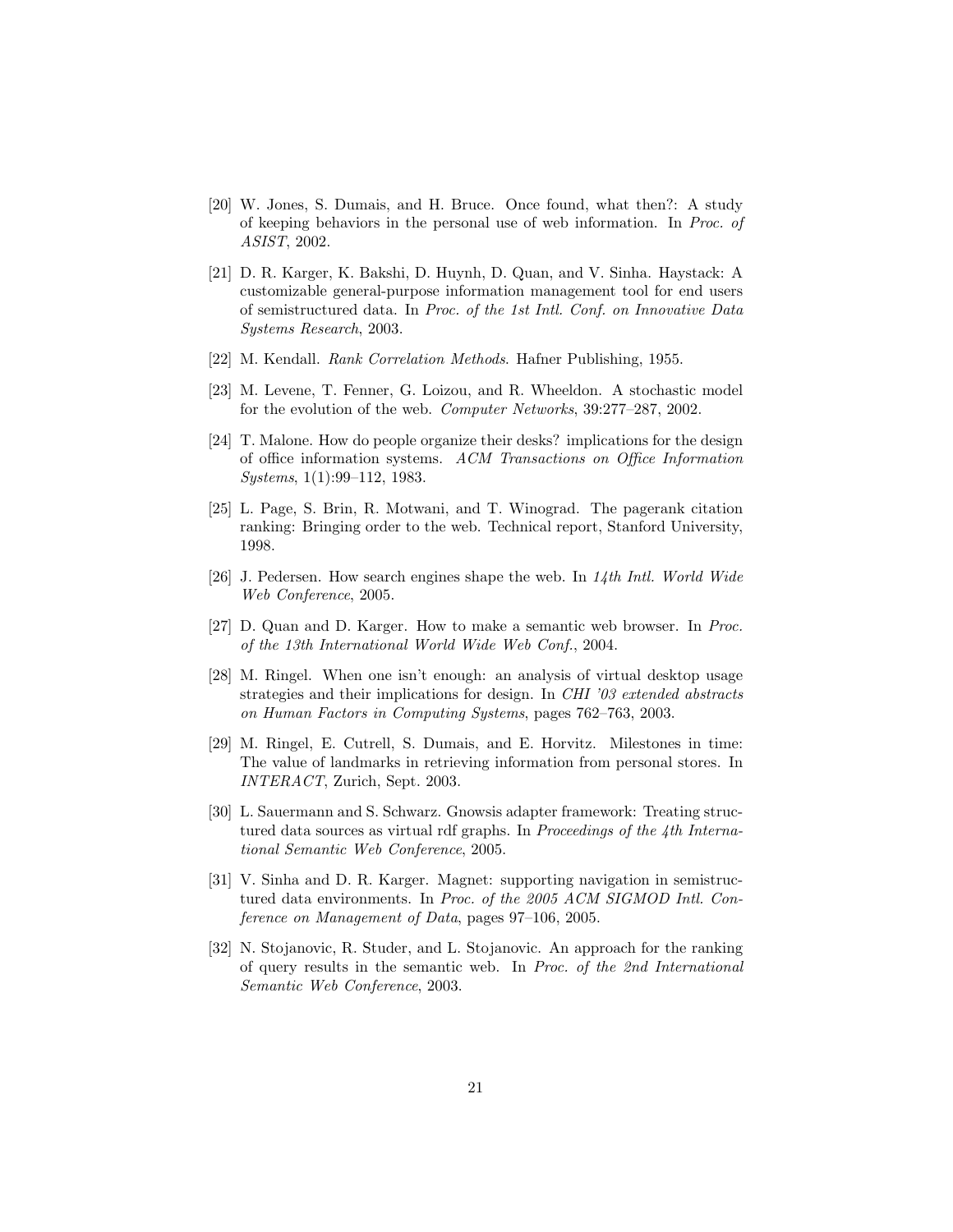[33] J. Teevan, S. T. Dumais, and E. Horvitz. Personalizing search via automated analysis of interests and activities. In Proc. of the 28th Intl. ACM SIGIR Conference on Research and Development in Information Retrieval, pages 449–456, 2005.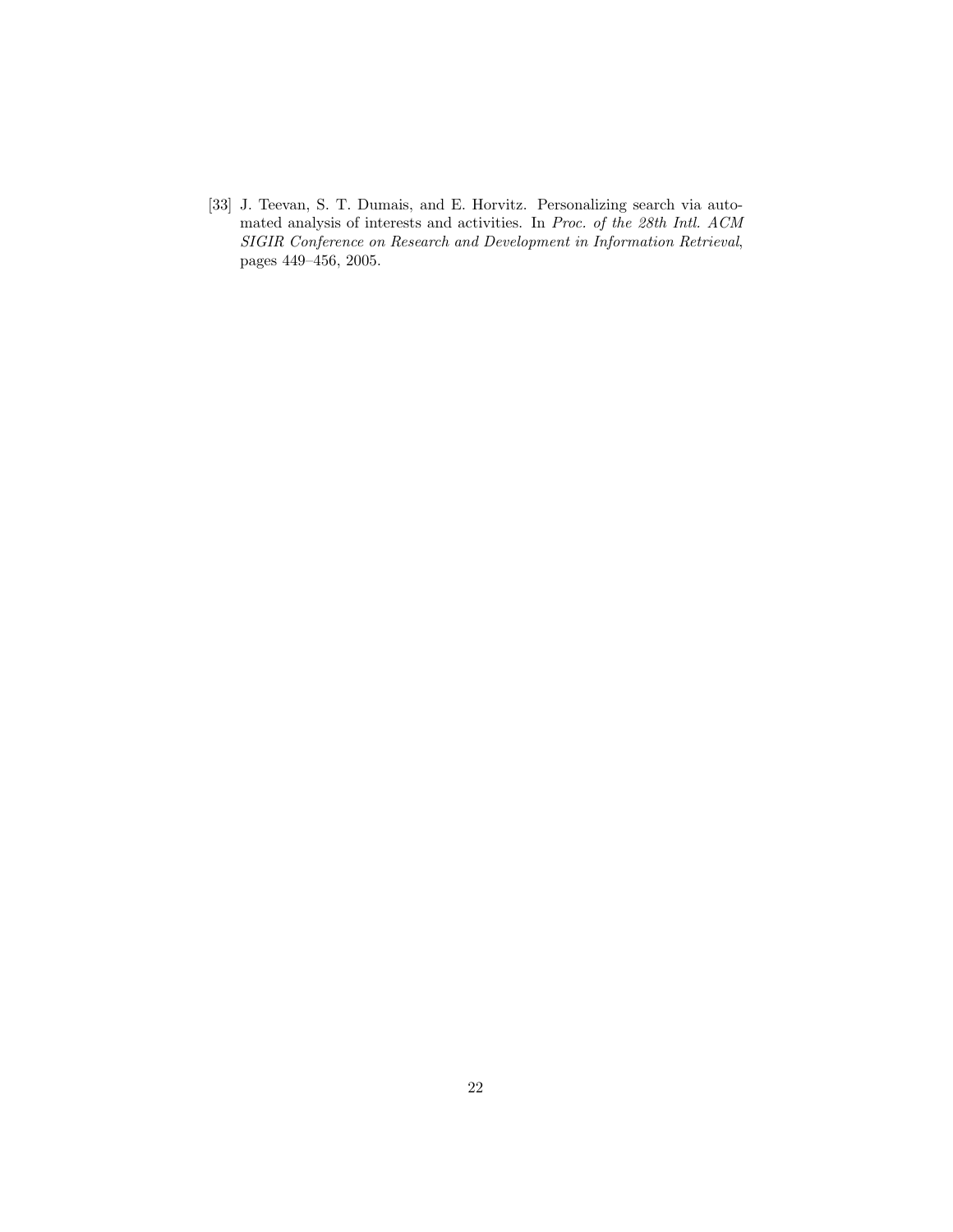| Algorithm              | $\vec{F}$    | TIDir          | T1DirFnames  | T1Fnames       | T1x3Dir      | T1x3DirFnames | $T1x3F$ names  | $\tilde{\Gamma}^2$ | $\mathbb{R}^3$ | Freq         | 1HourGap     | 4xAvgGap     | <b>SxAvgGap</b> | Weighted     | WeightedDir  | WeightedDirFnames |
|------------------------|--------------|----------------|--------------|----------------|--------------|---------------|----------------|--------------------|----------------|--------------|--------------|--------------|-----------------|--------------|--------------|-------------------|
| Threshold 1            | $\mathbf{1}$ |                |              |                |              |               |                |                    |                |              |              |              |                 |              |              |                   |
| T1Dir                  | 0.22         | $\mathbf{1}$   |              |                |              |               |                |                    |                |              |              |              |                 |              |              |                   |
| T1Dir-<br>Fnames       | 0.22         | 0.47           | $\mathbf{1}$ |                |              |               |                |                    |                |              |              |              |                 |              |              |                   |
| T1Fnames               | 0.23         | 0.22           | 0.35         | $\mathbf{1}$   |              |               |                |                    |                |              |              |              |                 |              |              |                   |
| T1x3Dir                | 0.28         | 0.86           | 0.46         | 0.23           | $\mathbf{1}$ |               |                |                    |                |              |              |              |                 |              |              |                   |
| T1x3Dir-<br>Fnames     | 0.24         | 0.48           | 0.75         | 0.40           | 0.48         | $\mathbf{1}$  |                |                    |                |              |              |              |                 |              |              |                   |
| $T1x3-$<br>Fnames      | 0.22         | 0.24           | 0.36         | 0.88           | 0.24         | 0.41          | $\mathbf{1}$   |                    |                |              |              |              |                 |              |              |                   |
| Threshold 2            | 0.20         | $\overline{0}$ | $-0.2$       | $\overline{0}$ | 0.02         | $-0.2$        | $\overline{0}$ | $\mathbf{1}$       |                |              |              |              |                 |              |              |                   |
| Threshold 3            | 0.01         | $-0.1$         | $-0.3$       | $-0.1$         | $-0.1$       | $-0.3$        | $-0.1$         | 0.60               | $\mathbf{1}$   |              |              |              |                 |              |              |                   |
| Frequency              | 0.66         | 0.24           | 0.15         | 0.27           | 0.26         | 0.20          | 0.28           | 0.26               | 0.05           | $\mathbf{1}$ |              |              |                 |              |              |                   |
| $1$ Hour $Gap$         | 0.48         | 0.15           | 0.14         | 0.20           | 0.12         | 0.11          | 0.20           | 0.17               | 0.02           | 0.41         | $\mathbf{1}$ |              |                 |              |              |                   |
| 4xAvgGap               | 0.43         | 0.25           | 0.18         | 0.23           | 0.26         | 0.19          | 0.24           | 0.20               | 0.04           | 0.43         | 0.34         | $\mathbf{1}$ |                 |              |              |                   |
| 8xAvgGap               | 0.48         | 0.26           | 0.16         | 0.21           | 0.27         | 0.18          | 0.22           | 0.16               | 0.04           | 0.50         | 0.47         | 0.70         | $\mathbf{1}$    |              |              |                   |
| Weighted               | 0.75         | 0.20           | 0.21         | 0.20           | 0.25         | 0.24          | 0.20           | 0.24               | 0.01           | 0.64         | 0.52         | 0.47         | 0.47            | $\mathbf{1}$ |              |                   |
| Weighted-<br>Dir       | 0.22         | 0.89           | 0.47         | 0.22           | 0.85         | 0.48          | 0.24           | $\overline{0}$     | $-0.1$         | 0.21         | 0.11         | 0.26         | 0.27            | 0.22         | $\mathbf{1}$ |                   |
| Weighted-<br>DirFnames | 0.21         | 0.47           | 0.89         | 0.34           | 0.46         | 0.75          | 0.36           | $-0.2$             | $-0.3$         | 0.15         | 0.14         | 0.18         | 0.16            | 0.21         | 0.47         | $\mathbf{1}$      |
| Weighted-<br>Fnames    | 0.26         | 0.24           | 0.37         | 0.83           | 0.25         | 0.43          | 0.81           | $\overline{0}$     | $-0.1$         | 0.31         | 0.28         | 0.28         | 0.26            | 0.25         | 0.24         | 0.36              |

Table 1: Kendall similarity for the desktop ranking algorithms (average over 120 queries from 3 users).

| Algorithm      | Average |
|----------------|---------|
| T1             | 3.04    |
| T1Dir          | 3.02    |
| T1DirFnames    | 2.99    |
| T1Fnames       | 2.97    |
| T <sub>2</sub> | 2.85    |
| Freq           | 2.98    |
| 4xAvgGap       | 2.94    |
| Weighted       | 3.07    |
| <b>TFxIDF</b>  | 3.09    |

Table 2: Average grading for employing only the usage analysis algorithms when ranking desktop search results.